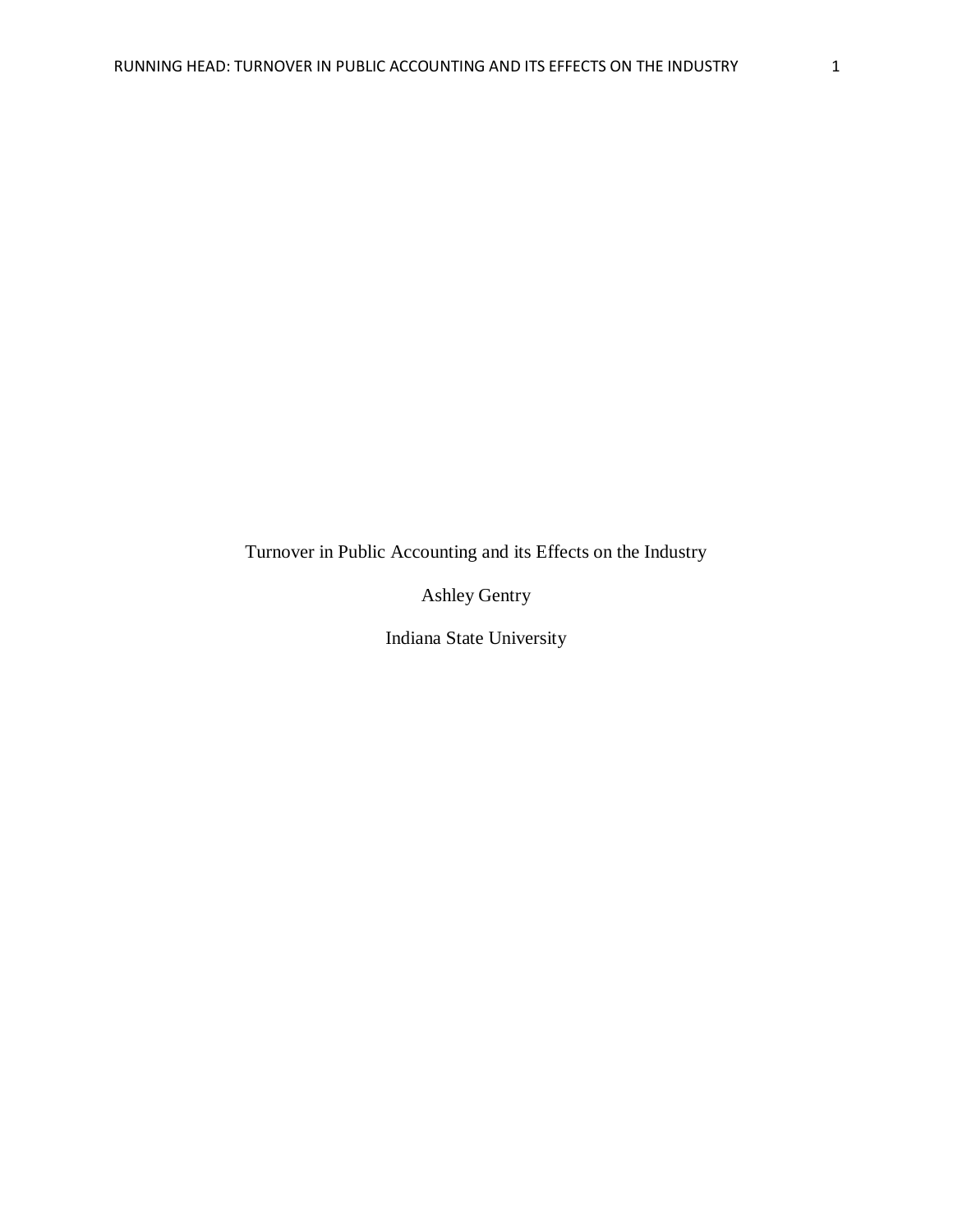# **Table of Contents**

| I.          |                |  |
|-------------|----------------|--|
| II.         |                |  |
| III.        |                |  |
|             | a.             |  |
|             | $\mathbf{b}$ . |  |
| IV.         |                |  |
|             | a.             |  |
|             | b.             |  |
|             | $\mathbf{c}$ . |  |
|             | d.             |  |
|             | e.             |  |
| $V_{\cdot}$ |                |  |
|             | a.             |  |
|             |                |  |
| VI.         |                |  |
| VII.        |                |  |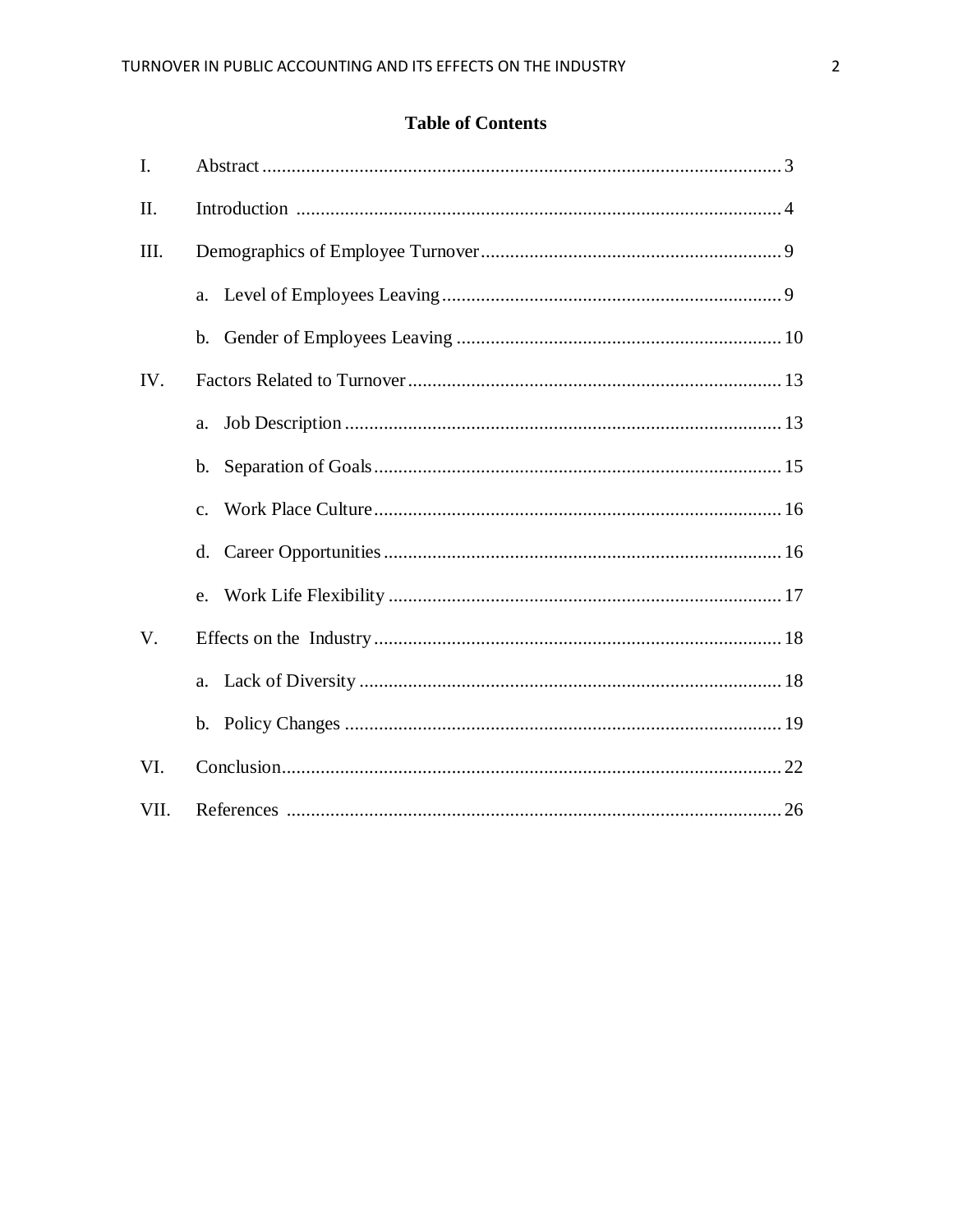#### **Abstract**

There is a large turnover of employees in the public accounting firms in the United States. This research paper looks at the demographics of the employees that are leaving public accounting and what factors are causing them to leave the industry. It also looks at what kind of an effect this turnover has on the accounting industry. Research was gathered by reading past studies that have been done on this topic, as well as recent articles that have been published by credible sources. The demographics of the employees that are leaving are senior or management level and mostly women. Some of the factors that are causing employees to leave public accounting are the job description, the separation of goals between the firm and the employee, the work place culture, other career opportunities, the lack of work life flexibility, and overall stress and burnout of the job. This is having an effect on the accounting industry by causing a lack of diversity in the firms, as well as causing the firms to have to make policy changes in order to better retain their employees. This is an important study because the turnover rates in the accounting industry only continue to increase and accounting firms need to do something about it in their organizations.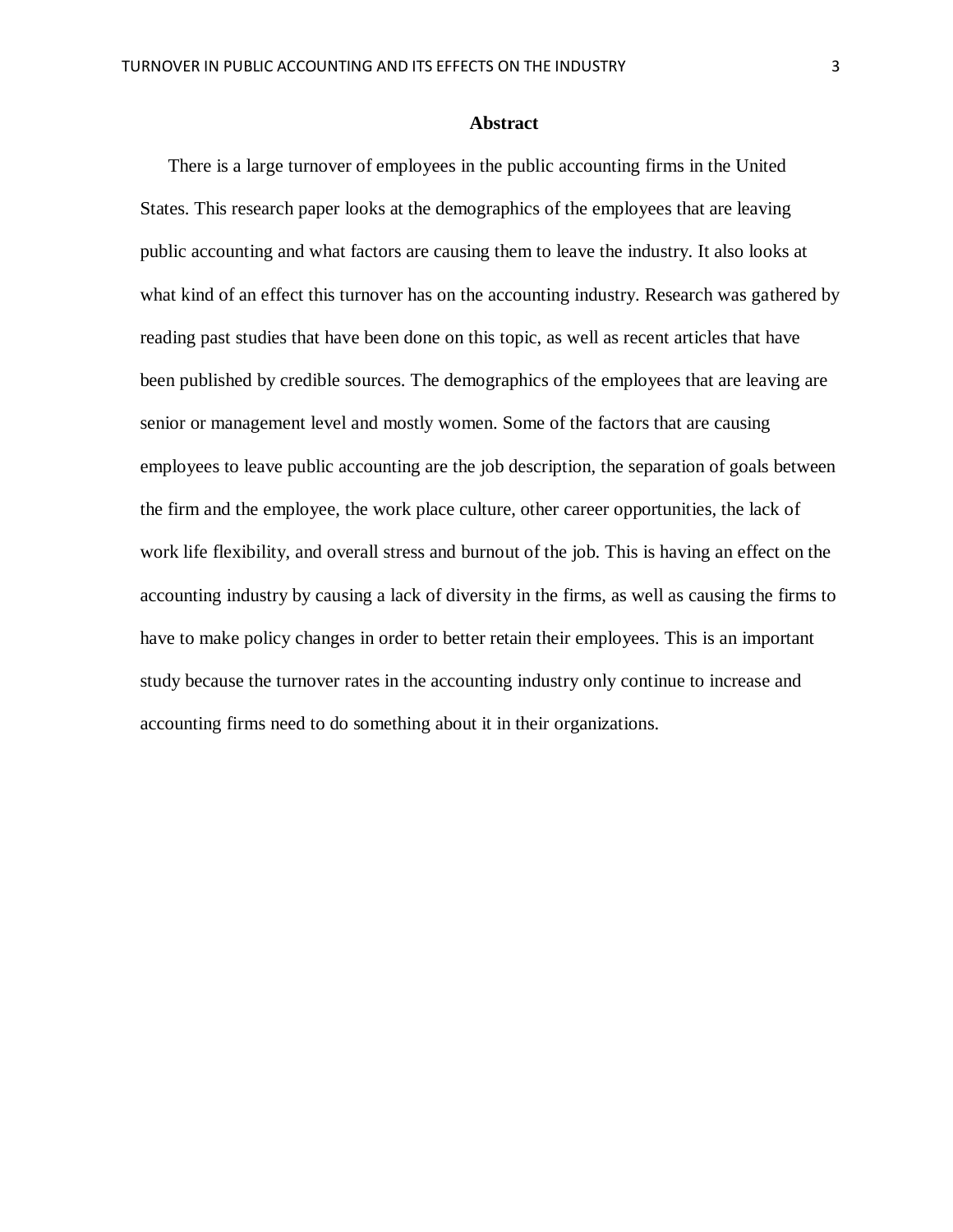Turnover in Public Accounting and its Effects on the Industry

Public accounting services range from preparing financial statements, to providing consulting services, to filing tax returns. There are many services that were not mentioned that firms provide that a lot of companies still need. A lot of times these companies are even required to have these services performed for them based on meeting requirements with different governmental agencies, as well as providing information for creditors and investors. According to the American Institute of Certified Public Accountants there are currently over 46,000 CPA firms in the United States providing these different services. Their sizes range from large public firms to small private firms (Positions in Public Accounting, 2010). Usually the large public firms are the firms providing services to the large publicly traded companies, while the smaller privately held companies are providing services to the private companies (Arens, Elder, & Beasley, 2014). While there is a lot of different accounting work and services that are provided by CPA firms, for the purpose of this paper we will mostly be focusing on tax and assurance work. Specifically we will be focusing on the filing of tax returns and issuing of financial statements. When issuing financial statements on publicly traded companies there is more at stake which is why the smaller privately held firms do not usually work in this sector. There are a lot of rules and regulations that surround this type of work that causes it to be a lot of work and very expensive for private firms (Arens, Elder,  $\&$ Beasley, 2014). When dealing with the publicly traded companies there should be regulation around issuing financial statements because of what that information is used for. The public puts their trust in these firms, especially the large firms that audit and issue financial statements on publicly traded companies, to be able to make investing decisions. If a firm issues financial statements with misleading information about a company's financial health it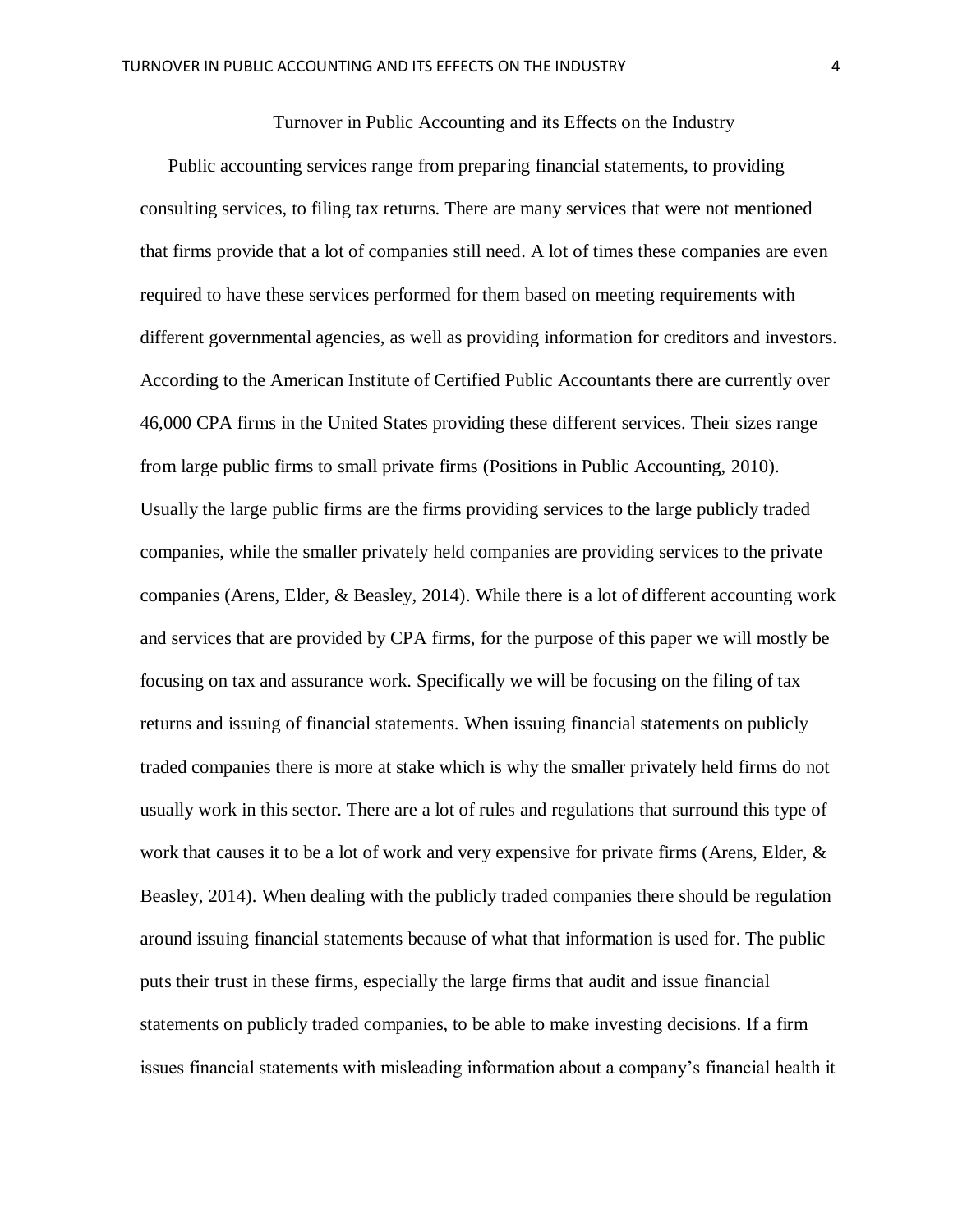could cause them to make a poor investing decision. As for how it affects a creditor, a creditor could make a wrong decision to loan a company funds based on looking at the financial position of a company. All of these accounting firms are able to operate based off of the fees they charge companies for these services. While they can be expensive, they are necessary.

Like any organization there are many different levels or tiers in public accounting firms of employees based on education, expertise, and performance. At the lower levels of employees you have staff, then usually an in charge level that's sometimes called a senior, then manager, then a director level, and then at the very top partner level. There can be more or less tiers depending on the firm and its structure (Arens, Elder, & Beasley, 2014). Most enter public accounting at the staff level, usually right out of college. At this level and senior level you have a bachelor's degree and are working towards obtaining your certified public accounting designation. After about five to seven years, depending on your performance, and after you have your CPA then you are promoted to manager level. After this level to get to the director and partner level depends on your firm and the qualifications of that firm. One of the difficult things about public accounting is there is no "set path" of how to make it to partner of a firm. Most people would agree that like any job getting promoted is going to depend on how hard you work and how much effort you are putting into your performance. A lot of firms look at how much business and revenue you are bringing in too for promotion to director and partner (Arens, Elder, & Beasley, 2014).

So who makes up these tires or levels of all of these different public accounting firms in the United States? Who are the people that the public is putting their trust in for reliable information? It is important to know who is a part of these accounting firms performing this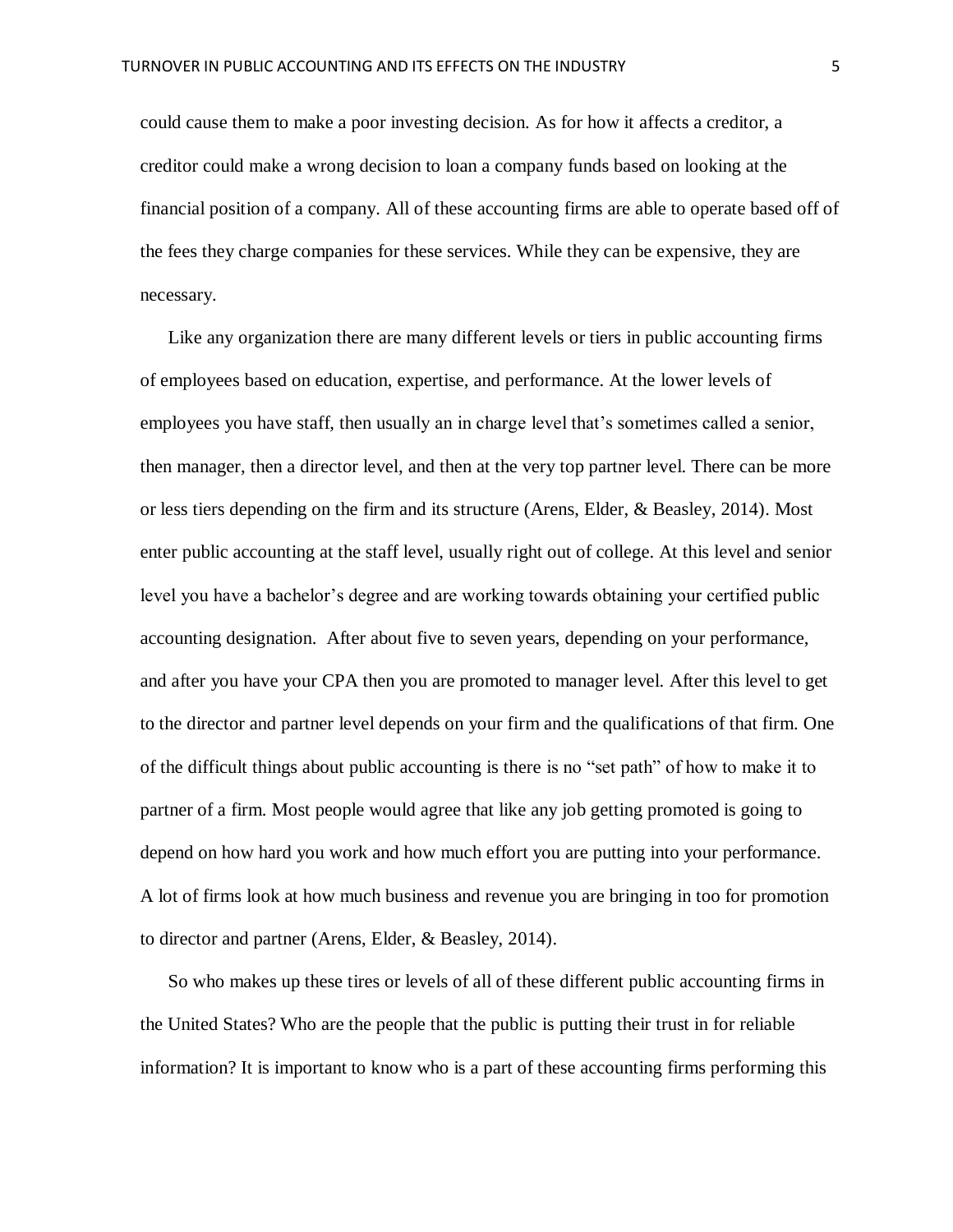work that we rely on in order to make well informed business decisions. Public accounting firms have a lot of work to be done, especially in January through April in order to get tax returns filed and financial statements issued on time. This is what is known as busy season in the accounting world. This is the time where most deadlines for financial statements and tax returns fall. It takes a village, so to say, to get all of this work completed. A lot of the accounting majors start in this industry after graduation, but the question is how long will they stay. There is a lot of question of why there is such a large turnover in public accounting. It is concerning that these public accounting firms that the public is putting their trust in cannot retain more employees than they are. For many companies they want the same employees coming back each year to work on their financial statements and tax returns. If the same employees are coming back each year then there is less explanation for the financial officers to make. The financial executives of a company deal with important matters of the company affecting its financial position so they do not like to waste their time explaining the basics of their company. It is also easier to trust that their books are in good hands when there are not new employees from the accounting firm each year coming to do the work (Arens, Elder, & Beasley, 2014). Trust in auditing, like in anything else, has to be earned and is a big deal to the companies being audited. It is easier if accounting firms send the same employees back each year so that there is already trust that has been established.

It is known that public accounting is experiencing a large turnover of employees, the reasons for their exact transition out is unknown, but in this paper I will be identifying the demographics of those employees leaving and possible reasons for the turnover, as well as looking at the effects that this turnover has on the overall industry of public accounting.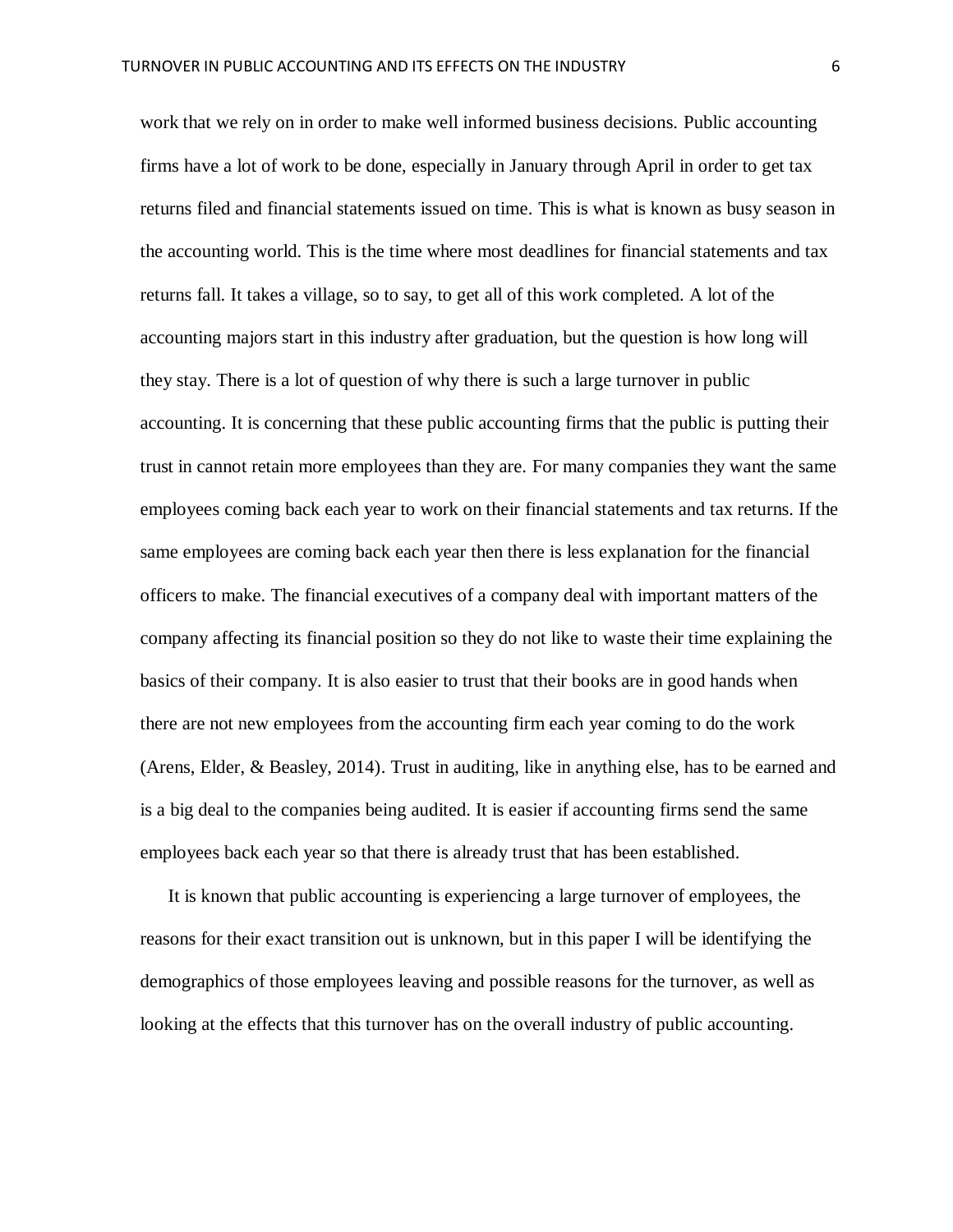I will start my research of the turnover in public accounting by looking at what level this turnover is happening. I will be looking at whether the turnover is happening at the staff level, partner level, or in between. This will show where the retention is lacking in public accounting. Also with that I am going to try to uncover the demographics of the people leaving. Are more women or men exiting, and at what age. If firms know who is more likely to leave and at what stage in their career they could identify ways to focus on retaining those people exactly better. One of the other interests of my research will be the reason of their leaving. What are the predominant factors that are causing them to leave and are they avoidable? If firms can identify what employees are not happy with they can work to improve conditions in the firms in order to try to retain employees. Finally I'm going to look at the effects of this turnover on the overall industry. I'm interested in finding out if this turnover is being noticed by the accounting industry professionals and if they are doing anything to fix this problem. Or even if this turnover is having any effect on the financial statements being issued or tax returns being filed by these public accounting firms.

I will be investigating these issues surrounding the turnover in public accounting by looking at past research that has been done on these topics, as well as looking at articles that have been published from credible sources recently. Since this is a current issue for the industry, there has been recent work that has been published on these issues. There has been significant work done by firms in the industry to comment on the problem and what they are doing in order to try to address the issue.

Since public accounting is the industry I will be joining after graduation in May this topic is of high interest to me. I want to uncover the reasons for the turnover in the industry and the effects it is having on the industry. The public accounting industry needs to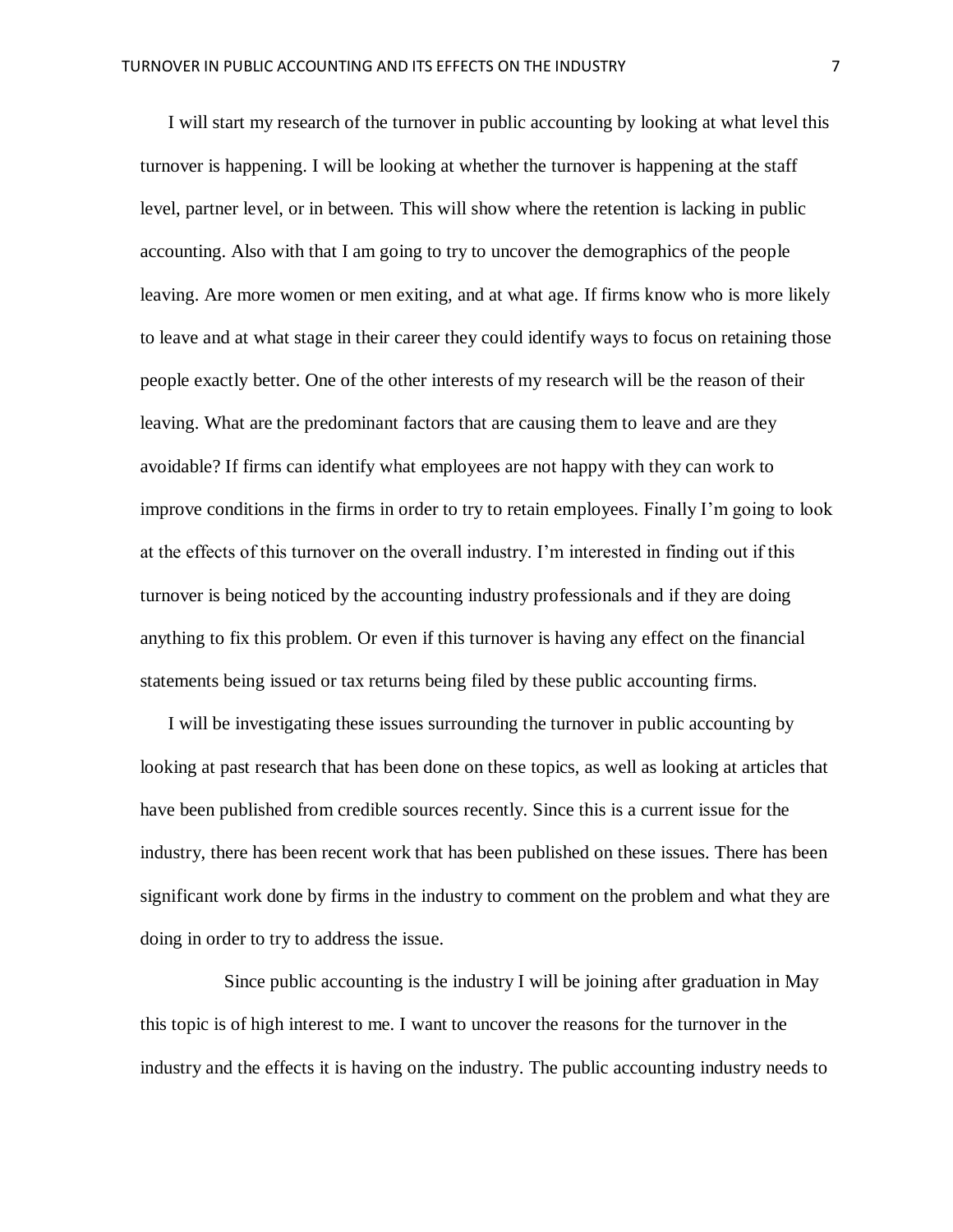look into this issue and start to take it seriously in order to prevent the harmful effects to the accounting industry. Turnover of employees should be of interest to all organizations in the business industry as it has an effect on the organization, and the work they are able to do. I will start by trying to uncover the demographics of those employees that are leaving at higher rates than others, then look at the reasons that they are leaving, and finally looking at the effects that this has on the accounting industry, if any.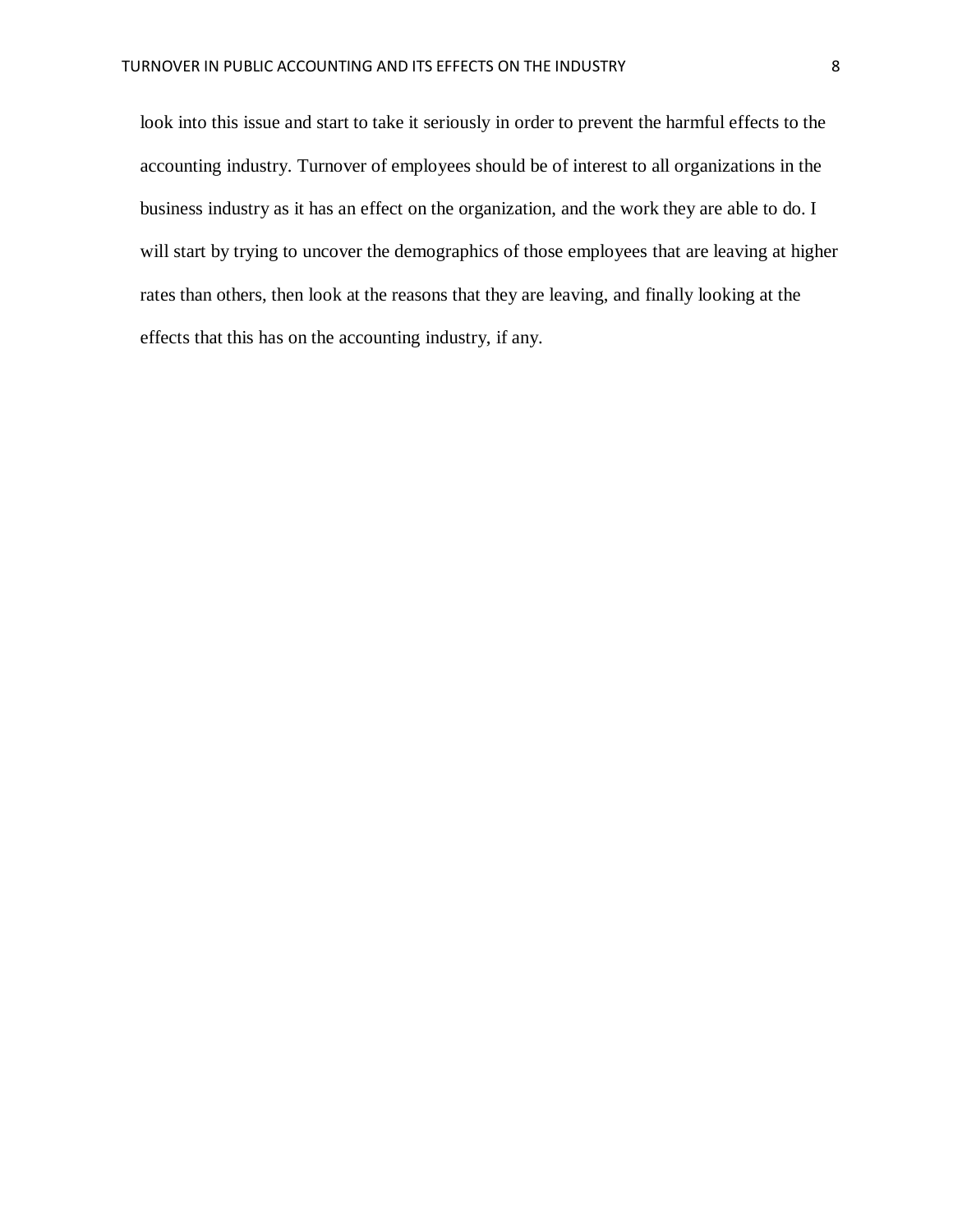### **Demographics of Employee Turnover**

It has been known that the public accounting industry is experiencing higher than ever rates of turnover for their employees. The first section of this paper will look at the demographics of the employees that are contributing to this turnover. We must know who the employees are that are leaving in order to think about what steps the public accounting industry should take in order to fix this problem. I will specifically be working at what stage or level in their career that they are leaving and what their gender is.

#### **Level of Employees Leaving**

One of the most pressing questions that are asked in regards to the employee turnover in public accounting is at what level are employees leaving? From all of the research the public accounting industry sees a large turnover in staff at the management level and above. Many of the individuals who start in public accounting will not stay to make it to the partner level, and that is the sad reality of the industry. According to the article, "Top Priorities for CPA Firms: Retaining and Training Staff," on accounting web, firms are seeing senior and manager level staff leave at a percentage of ten to thirty five percent each year. These employees are mostly leaving to go work in the industry as a controller or even sometimes as CFOs (Prosser, 2013). It is a known stigma to the industry that there is this high turnover and it's being talked about that most people do not plan to stay in public accounting for life. The new generation that is coming into the work place has a reputation already of having an average of fifteen to twenty jobs in their work life according to the article, "Job Hopping Is the 'New Normal' for Millennials: Three Ways to Prevent a Human Resource Nightmare." They come into the work place expecting to stay in a job for only one to three years (Meister, 2012). There is a lot of information out there about when the best time to leave public accounting is. According to an article entitled, "When to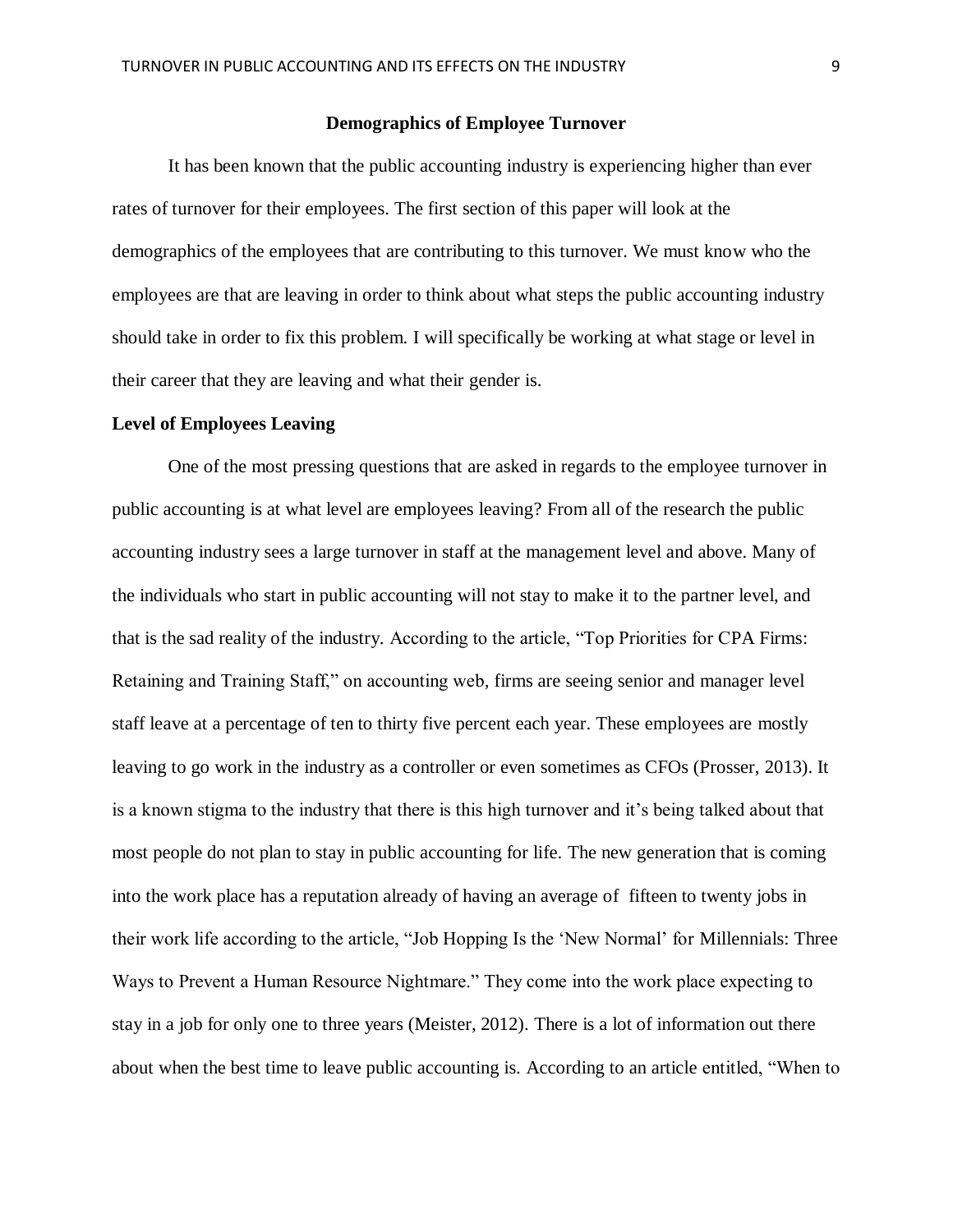Leave the Big 4," published on LinkedIn by David Liebman, "you are most marketable just after two or three busy seasons." He says that this is the best time to try to get a job outside of public accounting if you are going to (Liebman, 2014). If there is a "right" time to leave then no wonder there is turnover. Basically when people come into public accounting they know they will be leaving, and most believe it will be sooner rather than later. Accounting firms should focus on this level of employees to target to get them to stay longer to reduce the turnover that the industry is seeing.

## **Gender of Employees Leaving**

Another key trend that public accounting is seeing with their staff is high turnover with women. According to the article, "Job Burnout in Public Accounting: Understanding gender differences," women are exiting public accounting at a much greater rate than men. This can be supported by the fact that only 21% of women make it to the partner level (Guthrie & Jones, 2012). There seems to be a significant increase of women entering public accounting, but the problem is making sure they stay, or retaining them. In the article mentioned above they discuss their findings on a study that was done from collecting data from 5,000 professionals in the public accounting industry. There was a combination of employees in one public accounting firm from audit, tax, and consulting services from offices all across the United States. There was an equal amount of data collected from employees of the female gender, as there were from the male gender. The purpose of this study was to support the statement that women are leaving public accounting at a higher rate at men and find reasoning for why that is. The study's findings attribute this turnover to a three dimensional problem. The three dimensions are emotional exhaustion, reduced personal accomplishment, and depersonalization. These three dimensions attribute to what the article calls "burnout," which is as the article states, "the exhaustion of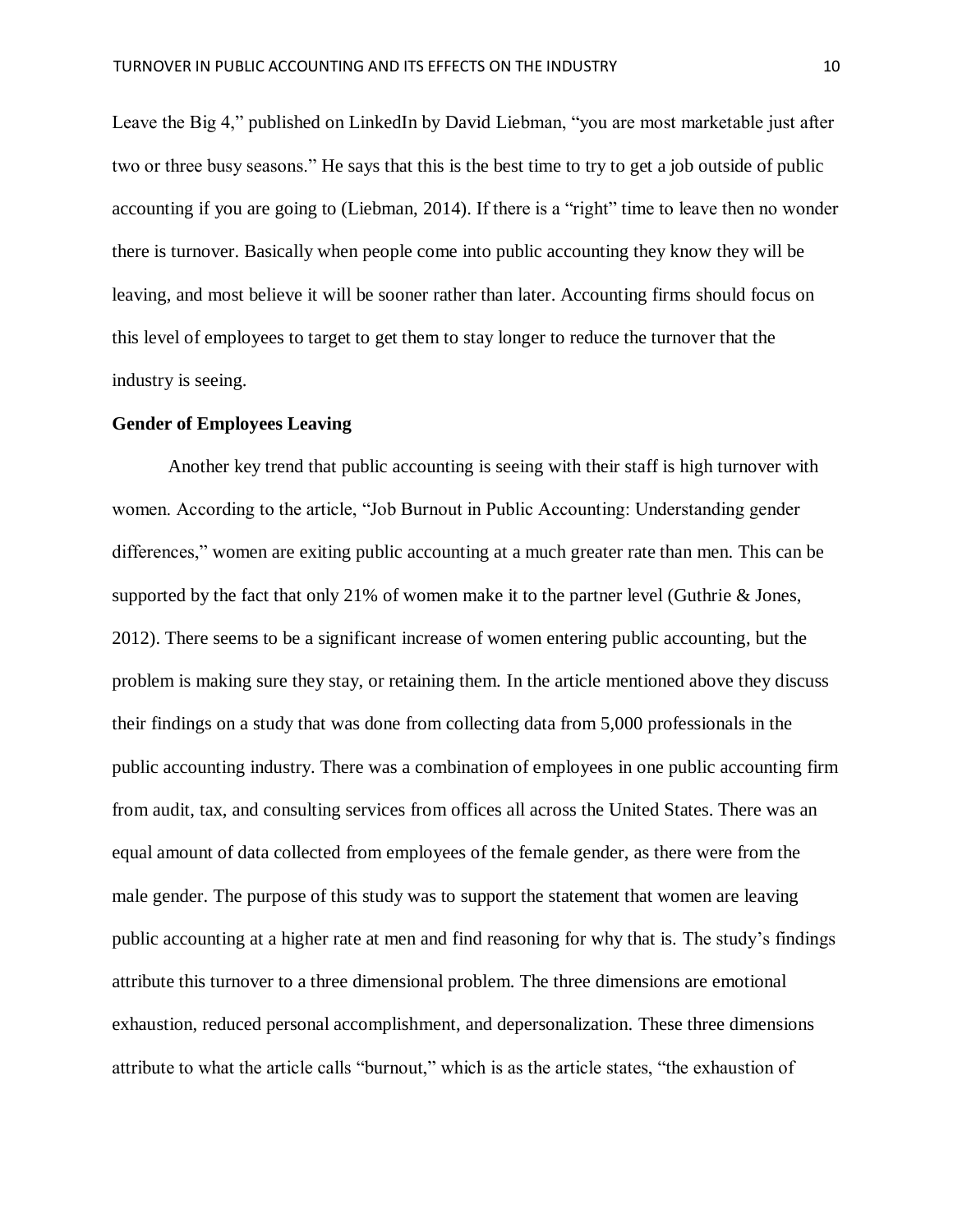employees' capacity to maintain an intense involvement that has a meaningful impact at work." This burnout occurs in three phases where first emotional exhaustion occurs when demands at work start to drain an employee's emotional resources. This leads to depersonalization as a mechanism to cope with the emotional exhaustion. Lastly, self-assessment of reduced accomplishment comes from the recognition of differences between expected attitudes and actual attitudes (Guthrie & Jones, 2012). This burnout eventually leads to them leaving public accounting.

The study's findings report on relationships between the correlations between all of the different three dimensions of burnout. The findings show there is a strong correlation between emotional exhaustion and turnover intention. Also, there is a strong correlation between emotional exhaustion and employee job performance. For women the correlation is strongest between emotional exhaustion and turnover intention. For the second dimension of reduced personal accomplishment the study found that there was a correlation between this dimension and job performance. Specifically women in the audit and tax departments were found to have higher reduced personal accomplishment than men in these departments. This is surprising to me as I believe that sometimes especially in audit, women are able to connect with management of companies they are auditing better than men are. So I would think they would have higher personal accomplishment because they are better able to perform some of the audit steps for inquiries with management of the company for audit procedure purposes. The only explanation I have for this is maybe that women don't realize they are high achieving since this is something that comes easily for them to talk to company management for audit procedures. As for depersonalization related to job burnout men experience this dimension at a higher rate than women. Women experience the other two dimensions of job burnout at higher rates than men.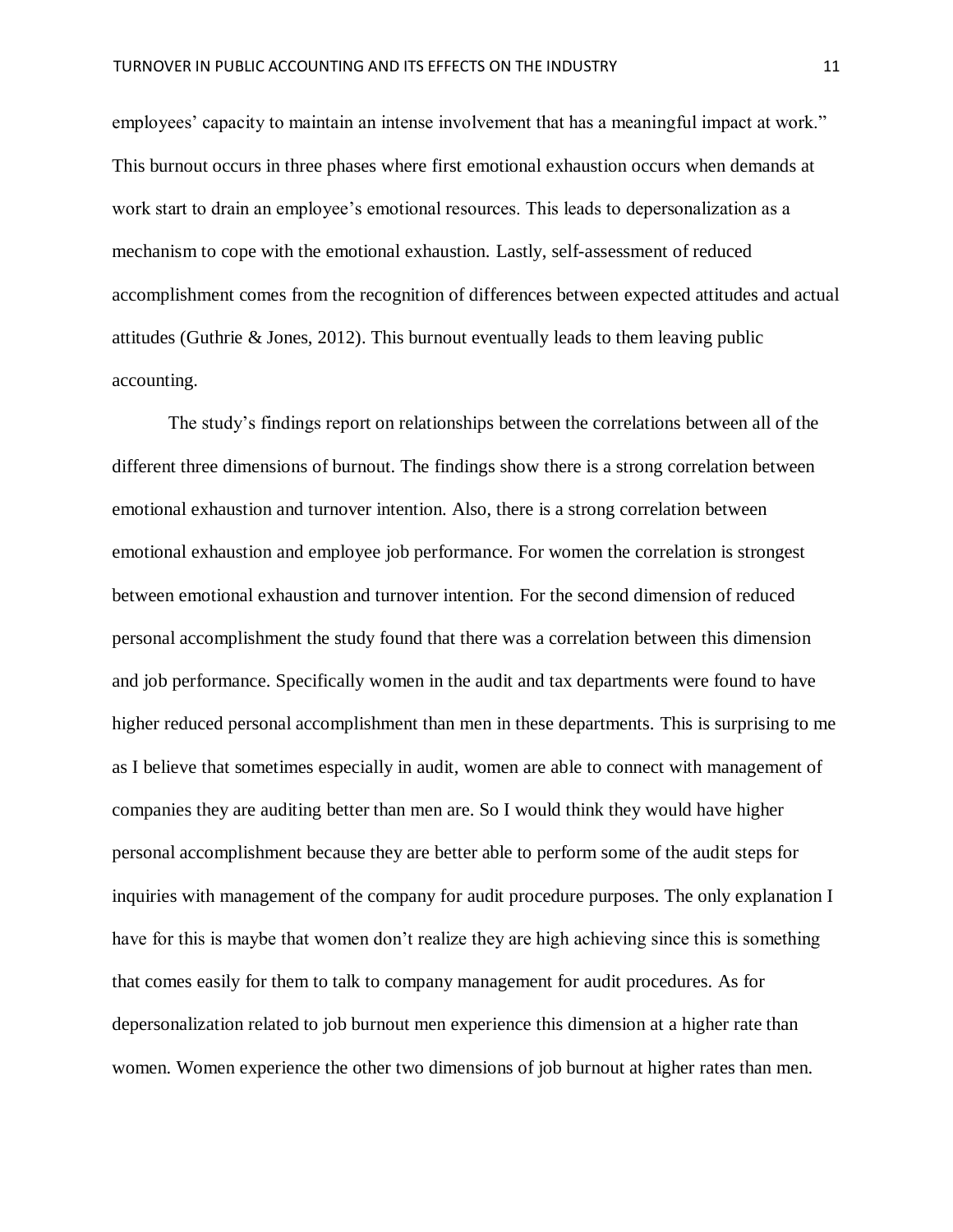This lower rate in depersonalization is explained in the article using the self-efficacy theory. This theory looks at personal judgement of "how well one can execute courses of action required to deal with prospective situations." The article explains that the reason for the lower rate is because women usually have more confidence in their ability to relate to others (Guthrie & Jones, 2012). This is saying that women initiate coping behaviors, and then decide how long to expend those efforts in order to deal with the current situation. This is based on their expectations of personal efficacy. Because women are better able to recognize their ability to relate to others it lowers the chance that they will depersonalize themselves (Guthrie & Jones, 2012). This makes sense because if you know yourself and your abilities then you are less likely to forget who you are as a person, or depersonalize yourself.

This study is just one example of support that women are leaving public accounting at a much higher rate than men are. This study supports this by looking at data of why they are leaving at a higher rate which is where they came up with the three dimensions. Emotional exhaustion, reduced personal accomplishment, and depersonalization are the three dimensions that this study uses to support why women are leaving public accounting at a higher rate than men. The study concludes with saying that is public accounting would recognize these gender differences in men and women they would better be able to retain their employees. The article states, "Public accounting firms could benefit by gaining a more thorough understanding of burnout and its consequences, including gender differences." If firms were better able to understand this study specifically they believe that it would reduce turnover they are seeing (Guthrie & Jones, 2012). If the public accounting firms were better able to recognize women leaving at higher rates than men they could try to implement strategies to help with this problem. This would help turnover rates in the industry.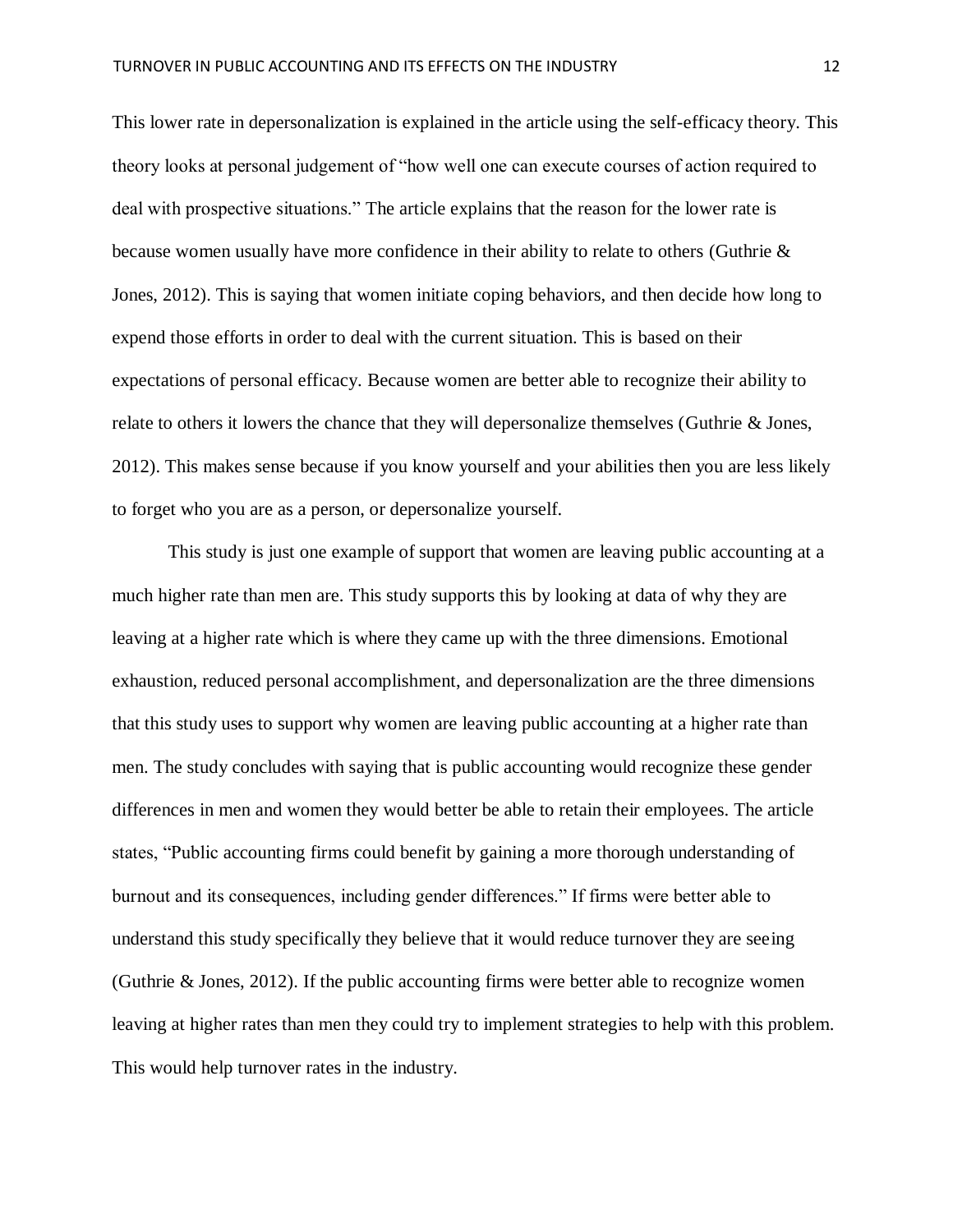## **What Employees Are Leaving**

From the research that I've done the turnover is happening among senior and management level employees. This is when employees are deciding to get out of the industry to do something different with their accounting careers. Also, there are higher rates of turnover of employees in women than there are in men in the public accounting industry. From all of the articles I've read I am not surprised by either of these findings. Due to the statistics of the generation that is coming into the work place and the demands of the industry it does not come as a surprise that those are the general demographics of the employees that are contributing to the high turnover of employees in the public accounting industry.

#### **Factors Related to Turnover**

There is a lot of research out there on what factors are influencing employees in the public accounting industry to leave. Although the individual person has a large impact on what exactly is causing the employee to leave there are many factors that are universal to the industry turnover rates. Some of the factors that are discussed below are the job description, separation of goals between the employee and the accounting firm, work place culture, career opportunities, work life flexibility or balance, and stress and burnout. All of these factors contribute to a negative connotation of the public accounting industry which causes a high employee turnover rate.

#### **Job Description**

One of the most prevalent issues with public accounting is the actual job description when starting in it. According to an article on the Journal of Accountancy entitled, "Making Manager: The key to accelerating a career in public accounting," getting into a career as a staff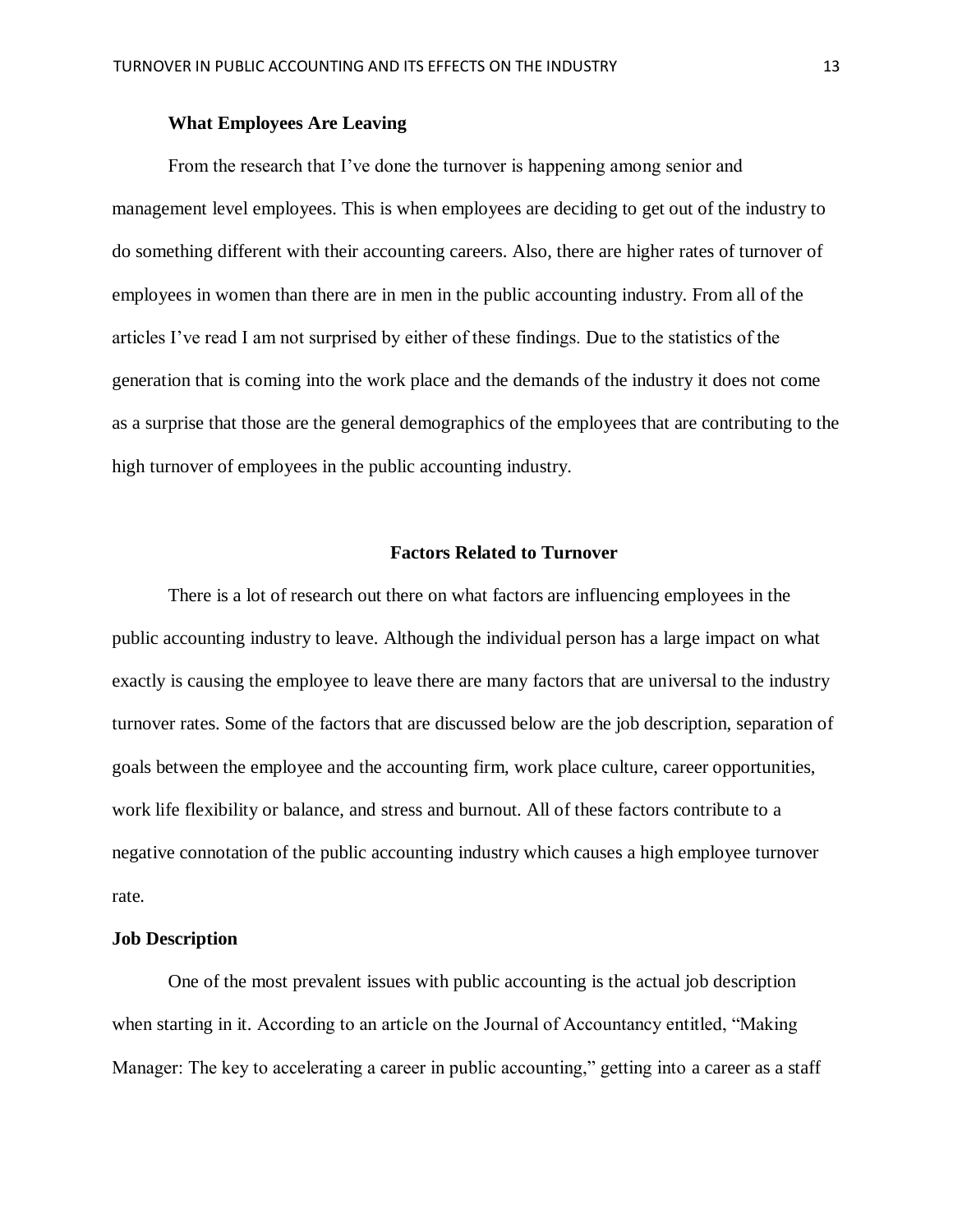accounting is not a glamorous role. Young accountants are dealt a lot of criticism at first in their career on a steady overflow of assignments during hectic busy season hours (Baysden, 2014). Basically there is a lot of hard work to but put in before climbing up the latter to the top of the organization. When the industry is looked at that way it should not come as a surprise that there is a high turnover of staff. When entering into public accounting at the staff level you are expected to work a lot of grueling hours for not a lot of pay. There is a lot of room for growth in salary with bonuses based on performance, but starting out it is a very average starting salary. Long term success in the industry depends on working your way up the latter of a firm. According to the article, "Distributive Justice, Promotion Instrumentality and Turnover Intentions in Public Accounting Firms," employees perceptions to the fairness of promotions in the firm and pay raises are critical in whether employees are satisfied. Whether they are satisfied or not in turn has a role in whether or not they decide to stick with the industry or not. A lot of the public accounting firms have pyramid hierarchies, which has the negative connotation of move up or move out of the firm (Parker, Nouri, & Hayes, 2011). When the promotions are based off of performance evaluation everyone is in competition with each other because everyone wants to move up based on this negative connotation for the long term success of their career. The article describes this perception of whether or not promotions are fair and based on employee performance as promotional instrumentality. When promotional instrumentality is low there may be high performers leaving if they believe that promotions in the firm are not fair. Employees will not stay with a firm when they feel like promotions are not fair when their career success depends on getting promoted within the firm (Parker, Nouri, & Hayes, 2011). When there is this perception of inequality then there in turn will be high turnover in employees within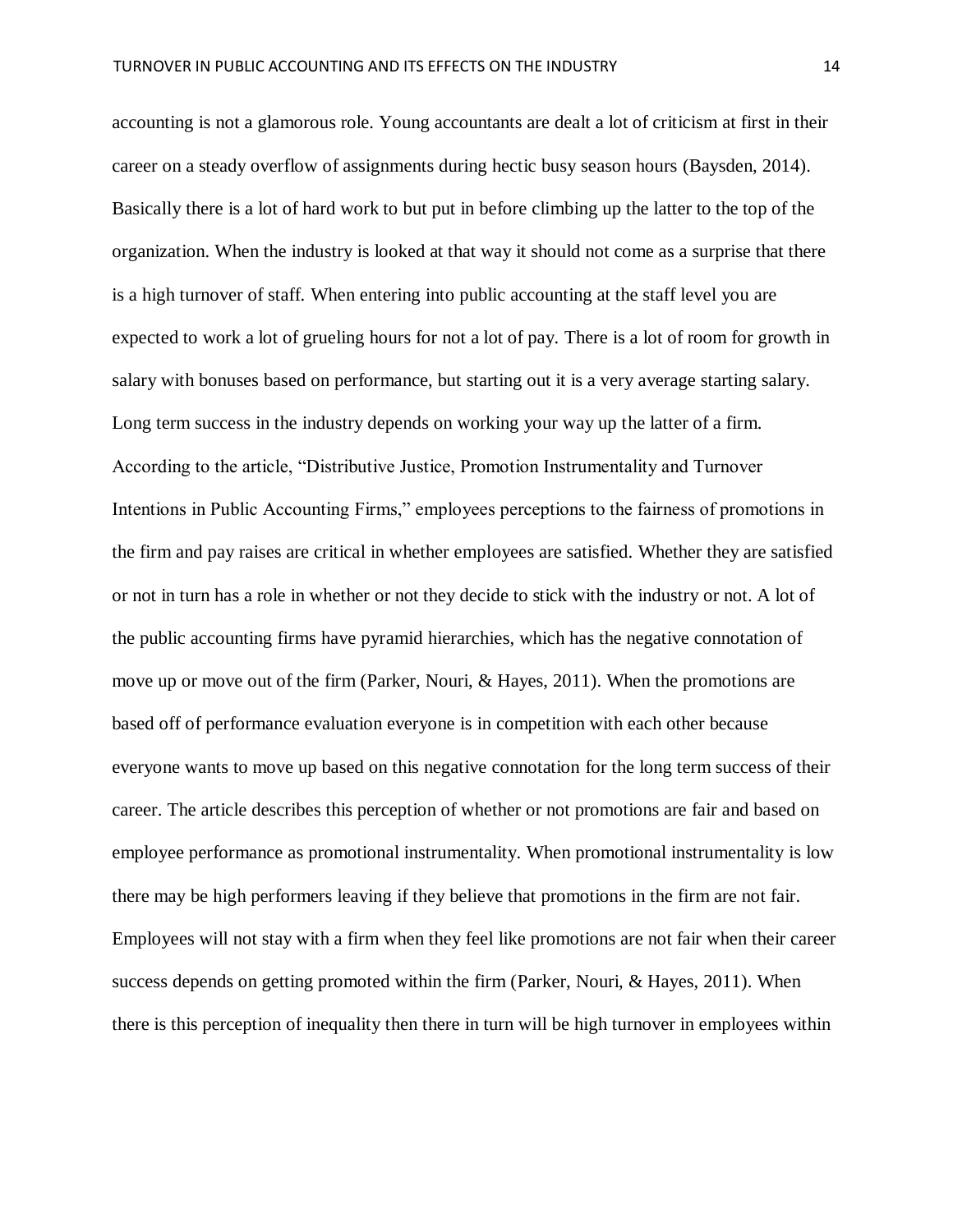public accounting firms. It should not come as a surprise that employees are leaving when the job is not desirable especially if promotions are not being seen as fair.

Another disadvantage of public accounting is the amount of hours you are expected to work. When you take into account the amount of hours you are expected to work your hourly wage of what you are really working at continues to go down. According to Career Explorer, accounts can work anywhere from 55 to 80 hours during busy season depending on the size of the firm (A Day in the Life of an Accountant, 2015). That's a big reason why people leave public accounting is because of the hours you have to put in for minimal pay, especially during busy season months. There are not many employees willing to stay in the industry long term for a lot of hours and not seeing much reward in the beginning of their career. All that these employees see is a long road ahead, and not what they will gain out of it.

## **Separation of Goals**

Another factor that affects the turnover is the separation of goals between the employee and the accounting firm. Based on a separate survey that was conducted by the accounting web article, "Top Priorities for CPA Firms: Retaining and Training Staff", another reason for leaving early on was due to a separation in goals of the employee and the firm, and lack of resources given to the employees that they need in order to achieve their goals. This causes a huge issue for the firm because if they are not investing in the lower levels of employees of the firm they are losing the next generation of the firm that is supposed to take over some day. The new generation coming into the work force wants to know what their career path looks like in the organization and it's very important to them (Prosser, 2013). In public accounting your career path depends a lot on your performance and growth so it's hard to give this generation exact paths without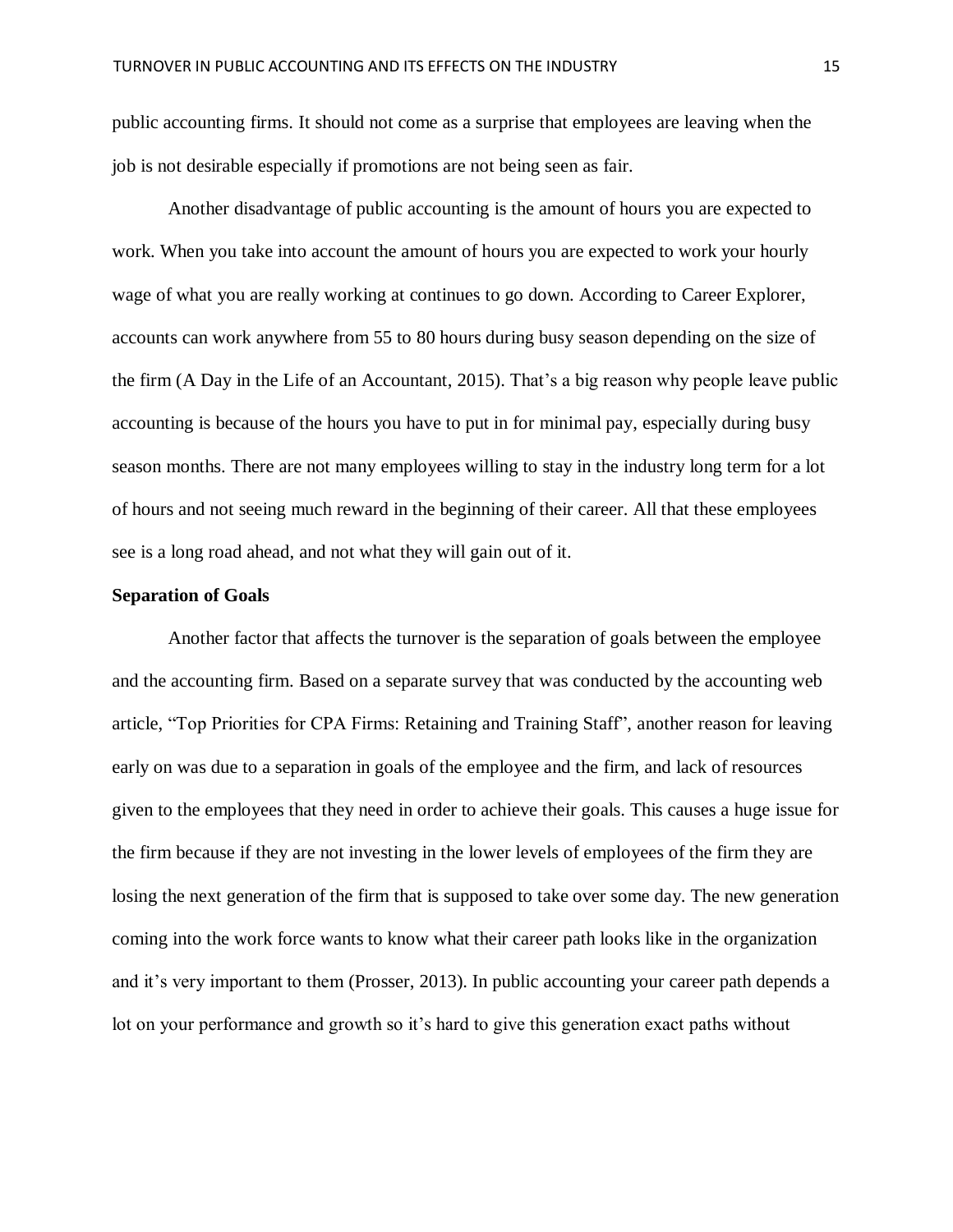knowing an employee's performance level. A lot of the new generation finds it hard to succeed in this environment where there isn't a clear path so they end up leaving.

# **Work Place Culture**

The millennials are the generation that is currently exiting college and also the generation that finds work place culture extremely important. Research has shown that this generation wants a positive work place culture and they are even asking about this culture in interviews that they have with organizations they are looking to join. One of the factors affecting the turnover rate in the accounting industry is the work place culture of these firms. Another article entitled, "Do People Leave Public Accounting? More than Likely, it's the Culture," said that the culture of public accounting is again the problem. The author, Jody Padar, stated, "Most of my accounting career has been ruled by strict deadlines and chaotic work processes – where clients impose their own procrastination on the firm's internal schedule and working crazy hours is mandatory." This is coming from someone that has had a career in public accounting that is what it is like. She doesn't blame the accountants that have left public accounting because she herself is burnout on the negative cultural elements. She recognizes that this plague of the profession needs to change in order to change the turnover rate in the industry. She goes on to give ideas of how to change this plague, none of which has been incorporated into most public accounting firms (Padar, 2010). Work place culture is important to any organization. Public accounting firms should be doing more to improve their culture in whatever way they can in order to retain employees.

#### **Career Opportunities**

Public accounting knowledge is highly sought after, as are those individuals that have it. That's another reason why employees of public accounting firms leave is because they are being sought out by most of the time the clients of their public accounting firm. According to Winter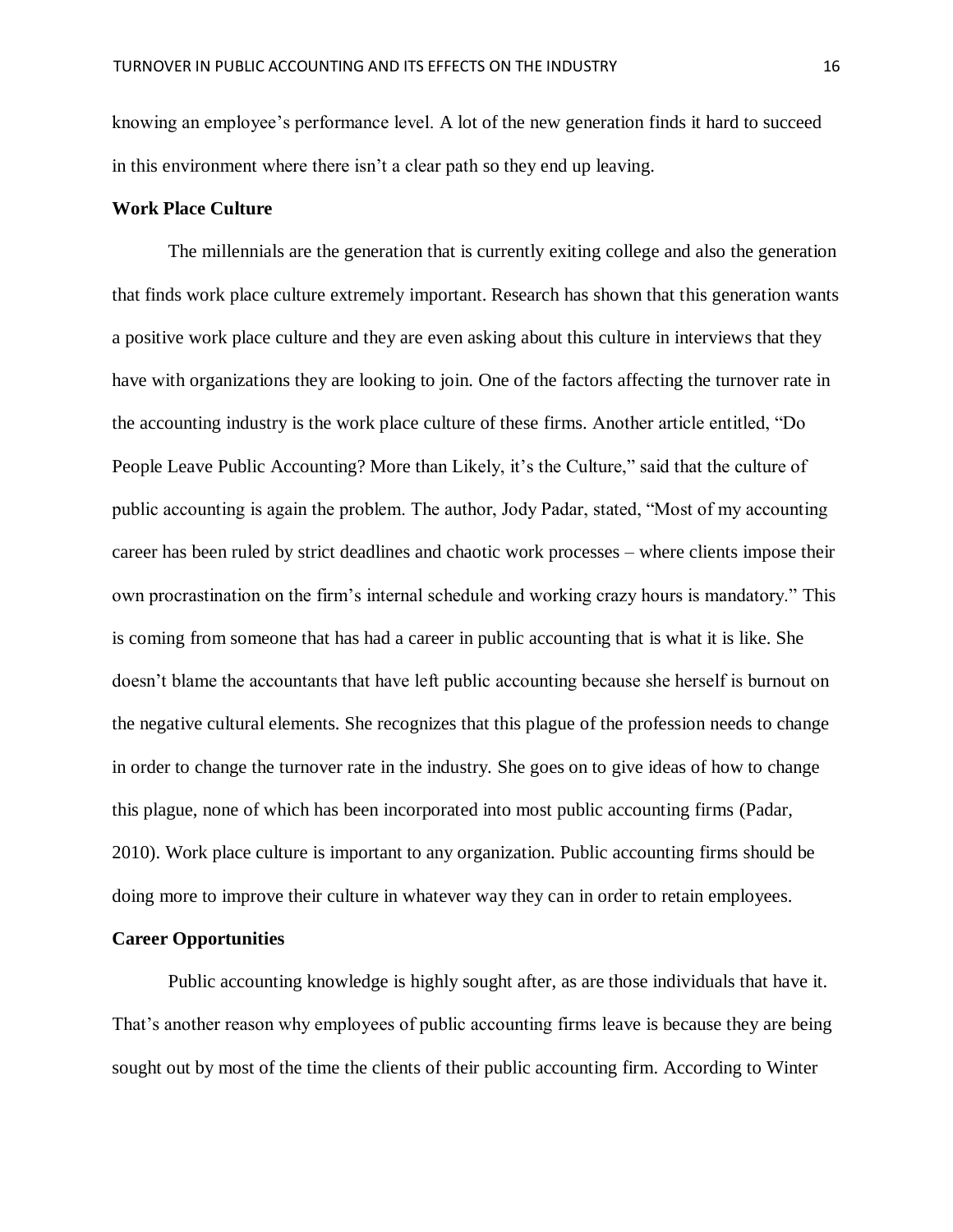Wyman's article, "Top 10 Reasons to Consider a Change from Public Accounting to Private Industry Now," the training and experience that you are given in the public accounting industry make the private companies want you and your knowledge to join their organization. The technical skills, presentation skills, ability to think on your feet, and work ethic makes you highly marketable to these companies. After gaining all of these things, and getting offers from these private firms where they are offered more flexibility and fewer hours it makes employees switch over and ultimately leave public accounting (Durant, 2013). Public accounting is seen sometimes to be a stepping stone to the private accounting industry which causes turnover.

## **Work Life Flexibility**

One of the biggest factors of retention affecting any organization is finding the balance between work and life for their employees, but this is especially affecting public accounting firms. Everyone knows that accountants endure this thing called "busy season." Everyone also knows that this means that you pretty much give your life to your public accounting firm during this time. According to the article, "Top 10 Reasons to Consider a Change from Public Accounting to Private Industry Now," another reason why people leave public accounting is because they want their quality of life to improve. It is highly likely to see those employees that want to start a family, or who want more of a work life balance leave public accounting. The hours during busy season make it hard to be able to have a family and have a life outside of work during those hard months when there are deadlines to be met, and a lot of work to be done to meet those deadlines (Durant, 2013). From my own experience and networking a lot of women leave before management level for that reason exactly. They are married and want to start a family and they do not see how it will work with having to work the hours that they do during busy season. I think that more firms are trying to accommodate that, but everything comes at a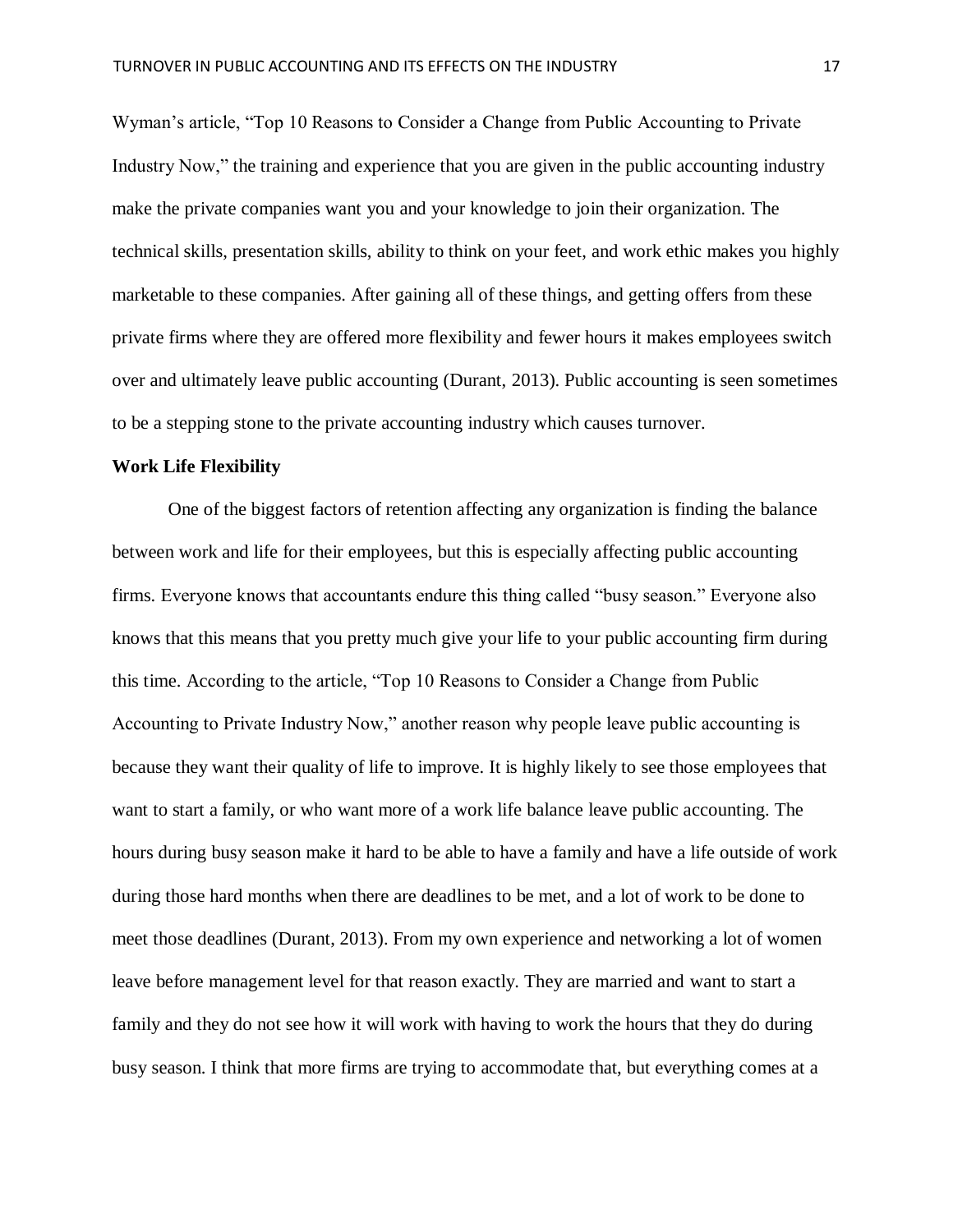cost. In this case that flexibility could mean falling behind where your fellow employees are at in their careers.

## **Why They Are Leaving**

There are many reasons why accountants leave public accounting due to the stress, hours, pay, or culture of the industry. From the amount of articles that I have read and the amount of people that I have networked with I have found that everyone's reason is different, but the hours definitely play a role in every one's decision. I think that the sad truth is the stress of the industry isn't going away, but there are things that firms could be doing in order to retain some of their employees and keep them in public accounting for longer. The deadlines aren't going away because the standards and stipulations aren't going away. Those stipulations have been there for a while, and are there for a reason. We have certain guidelines in order to protect the best interest of the public, as we should.

#### **Effects on the Industry**

The previous sections of the paper have discussed the demographics of the employees that are contributing to employee turnover in public accounting, as well as some of the factors related to the turnover. Now I would like to look at what effect this has on the public accounting industry. I was interested in finding what kind of effect that this high turnover of employees has on the public accounting industry as a whole.

## **Lack of Diversity**

One of the effects that this employee turnover has on the public accounting industry is the lack of diversity of employees. One of the facts that was mentioned in the above paragraphs is the fact that only 21% of women that start out in public accounting end up staying long enough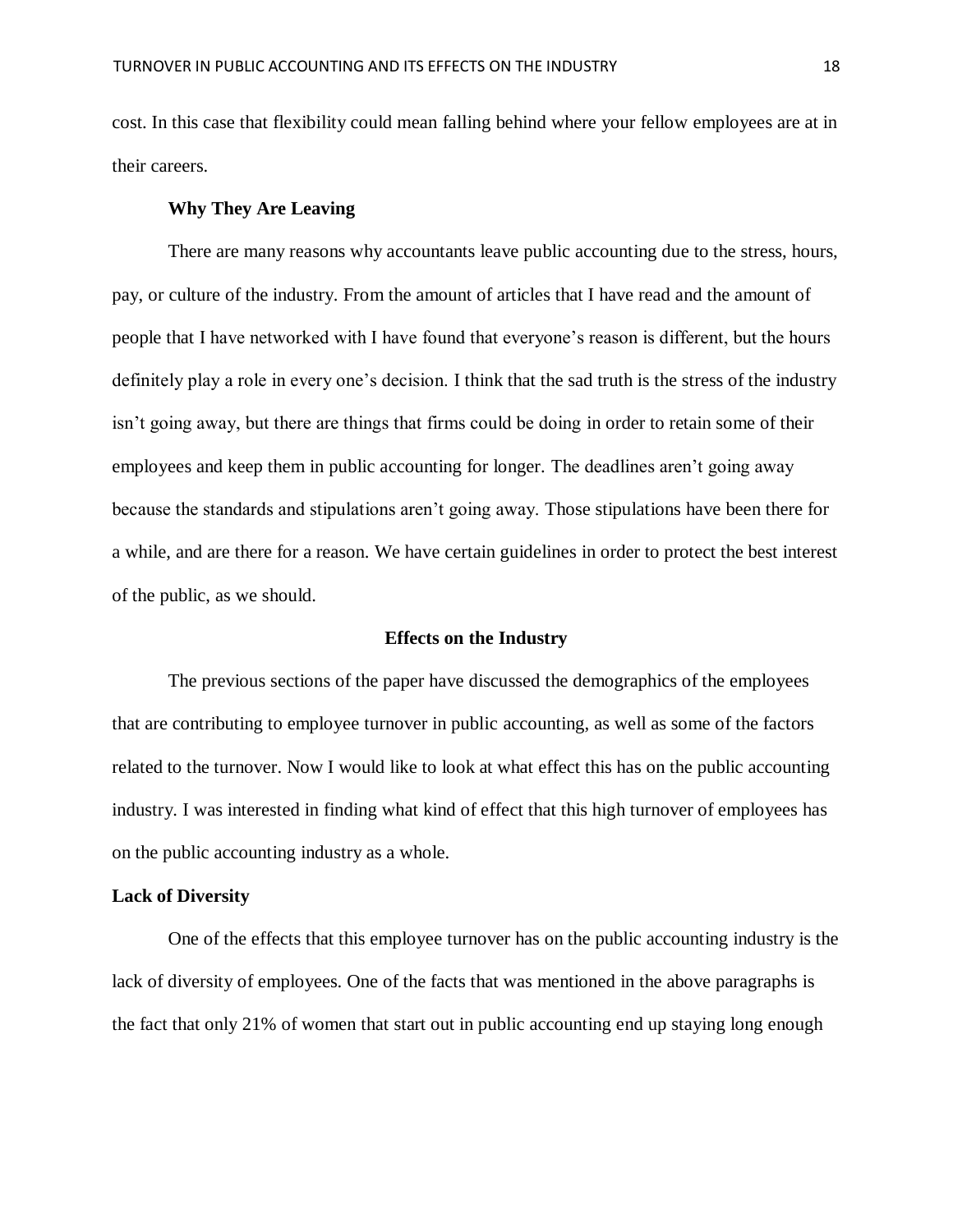to make partner (Guthrie  $&$  Jones, 2012). This means that the majority of the partners of public accounting firms are male. This creates a lack of diversity for public accounting firms.

Another demographic of the employees leaving that was mentioned earlier was that the employees leaving are exiting around the manager level. This means there is a shortage of employees that are of this age group in public accounting. If the industry is seeing that a lot of the turnover is happening at this stage in young accountant's careers then there will be a shortage of this age group in the industry, creating a lack of diversity. This would mean there would be plenty of newly graduated employees and then there would be plenty of older partner level employees, but not a lot of in between. This leads to the question of who will lead these firms in the future after the current partners retire if all of the lower level employees are leaving. If there are not enough of them sticking around to partner that will lead to a shortage of partners in the industry.

## **Policy Changes**

These high rates of turnover of employees that public accounting firms are experiencing are causing them to have to make changes in their firms. In the article, "The Effects of Flexible Work Arrangements on Stressors, Burnout, and Behavioral Job Outcome in Public Accounting," there was a study done to see if a flexible work arrangement improve job satisfaction and helped with employee retention or not. There were two groups of people from some of the fifty largest accounting firms that were interviewed. One group represented those employees at an accounting firm working under flexible work arrangements, and the other group represented those employees at an accounting firm that would have been good candidates for a flexible work arrangement but were not given the option. They were asked various questions about their current working situation and how they felt about it and how likely they were to stay with that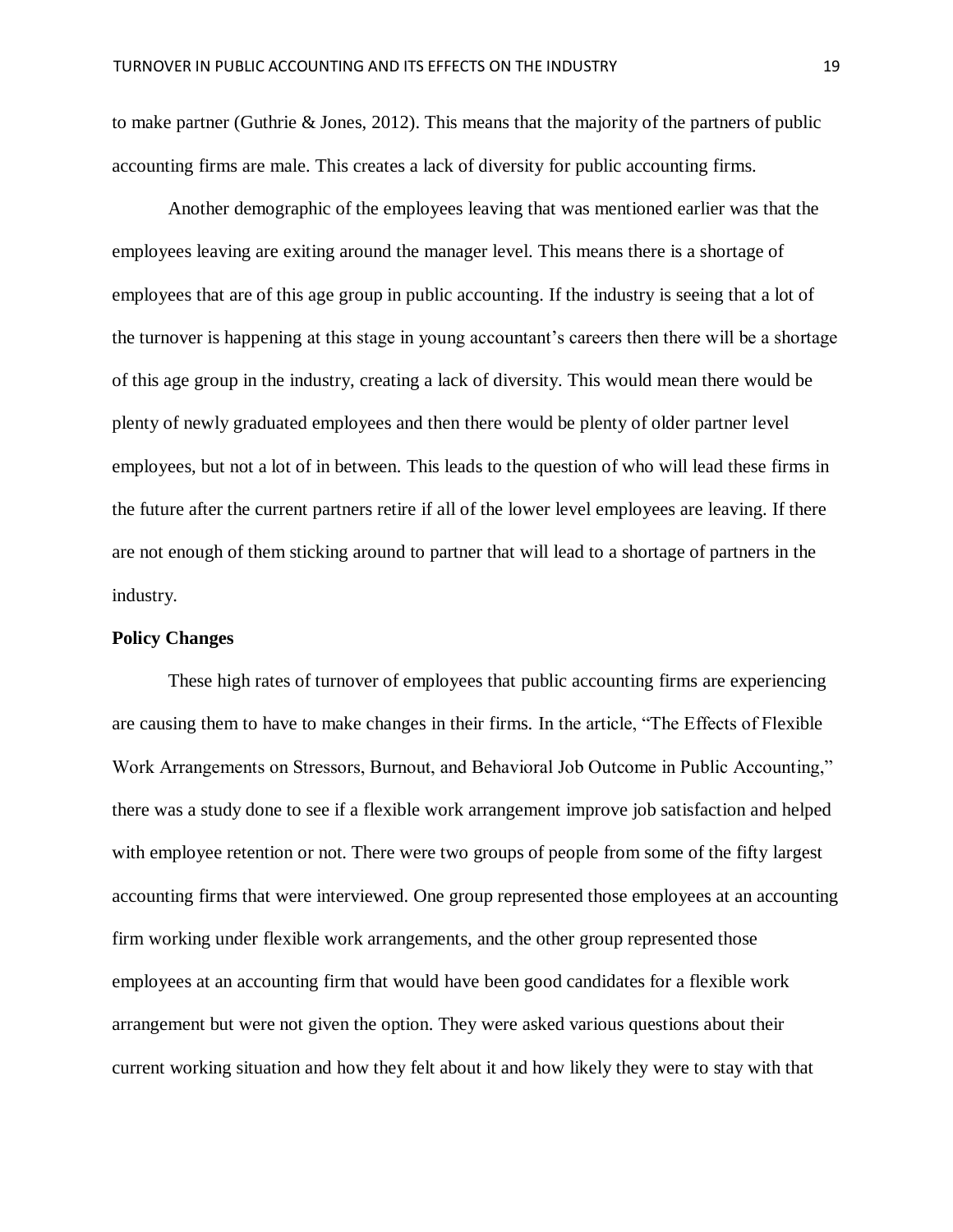organization (Almer & Kaplan, 2002). There typically are not these types of working arrangements in public accounting firms due to the nature of work and how hard it is to accommodate something like that during busy seasons. According to the article these flexible working arrangements can take many forms. They vary from working fewer days or hours to working the same number of hours but in a way that accommodates the employees schedule more. As long as the work is getting done it doesn't matter where or when the works is being done. The results from this study found that those employees that work under flexible work arrangements report higher job satisfaction and were less likely to leave the firm (Almer & Kaplan, 2002). Since they were given the option to be flexible on when they worked they were happier in their job, which makes sense why there were lower levels of turnover under these conditions. The study also found that when there are flexible work arrangements present those employees have lower levels of burnout in the industry and less stress from their work. Those employees that have these arrangements reported that they felt less drained from work which helped them feel less emotionally exhausted. This lower level of emotional exhaustion lead to them feeling less burnt out on work. They had no current intentions to leave their current firm (Almer & Kaplan, 2002). If employees are given this type of situation where they are able to work when it is most convenient for them they are not going to want to leave that since all companies do not offer that type of situation for their employees. The employees in the study that did not have these flexible work arrangements felt more burnt out on work and some were even considering leaving their firm. The article reported that based on their study that flexible work arrangements are an effective way to retain employees (Almer & Kaplan, 2002).

The article states, "The structure of the American workforce is changing and today fewer than 10 percent of employees are part of a "traditional" family in which the male partner is the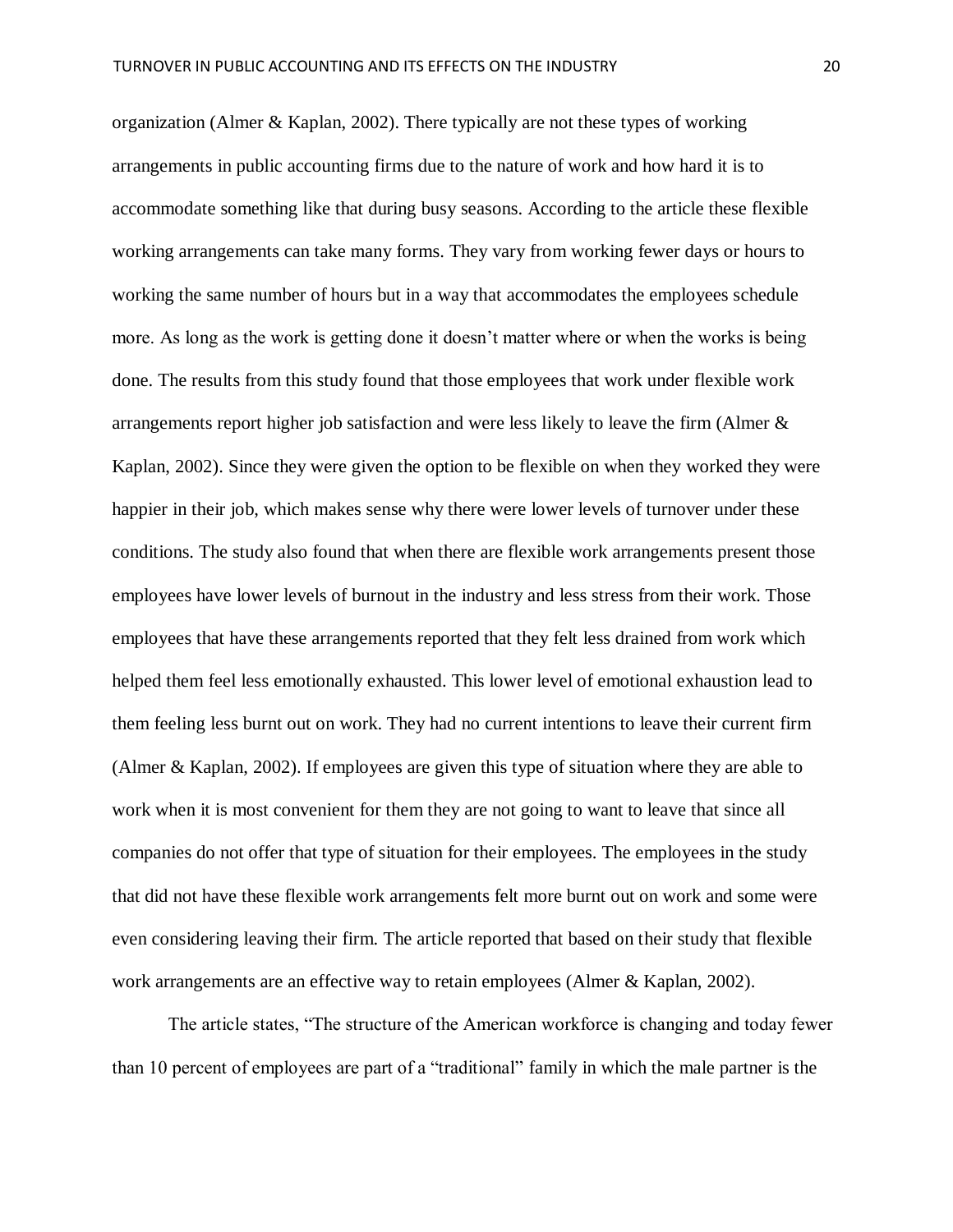primary provider (Almer & Kaplan, 2002). Some of the accounting firms have recognized this and have started to implement some of these flexible work arrangements into their organization. If more accounting firms would start to take notice in the change in job satisfaction and turnover that offering these types of programs have then the turnover in employees in the industry would decrease significantly.

## **Effects of Their Leaving**

The turnover in the public accounting industry has overall had a negative impact on the industry. The turnover, for whatever reason it is caused, is creating a lack of diversity for these firms, as well as causing them to have to look at making policy changes in their firm. When there are high levels of turnover in management level and women employees that makes less of those two types of employees in the firm. The firms also have to look at policy changes like flexible work arrangements in order to better retain their employees. Some of these public accounting firms have never offered programs like this and due to new demands are having to implement them in order to keep their employees in their firm.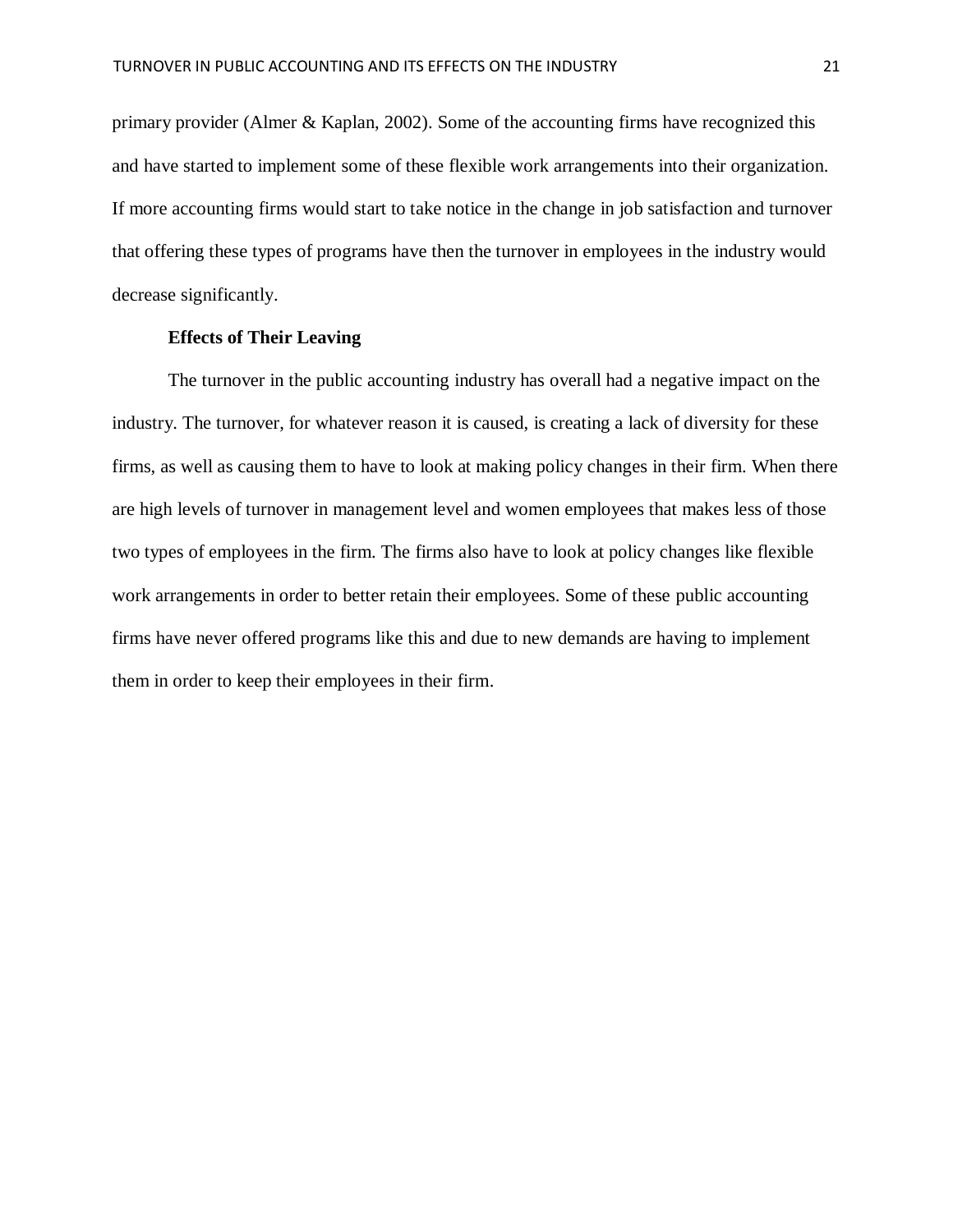#### **Conclusion**

The public accounting industry experiences large employee turnover rates each year. I was interested in identifying the demographics of those employees that are leaving, as well as the reasons that they are leaving the industry. Lastly I wanted to look at the effects that this large turnover of employees has on the public accounting industry as a whole.

The turnover is happening largely at the manager level either right before or after promotion to this tier. There is a lot of research that I found that that is when accountants find it more beneficial to their career to get out of public accounting if they are going to make that move. I also found that there is a large turnover of women in the industry. There is a lot of research out there on why that may be, but I found that it was most directly related to the stress and burnout effects that the industry has on them. The burnout is happening at higher rates among women than men.

There are many factors that I found that support these turnover rates. Some of which are discussed above are job description, separation of goals between employee and firms, workplace culture, career opportunities, work life flexibility or balance, and stress and burnout. The public accounting staff position is not a very glamorous role and young accountants are experiencing that and getting out earlier than we expect them to. There is also a separation of goals of the employees getting into public accounting and the public accounting firms. When these accountants are graduating college and starting their career they are expecting a clear path of how to make it to the top, and in public accounting there is not a clear cut guide of how to make it to partner. There are many factors that affect this and the millennials are having a hard time facing that career challenge, so instead they just leave. There is an overall negative work place culture at public accounting firms due to the hours and stress that the industry brings. There are a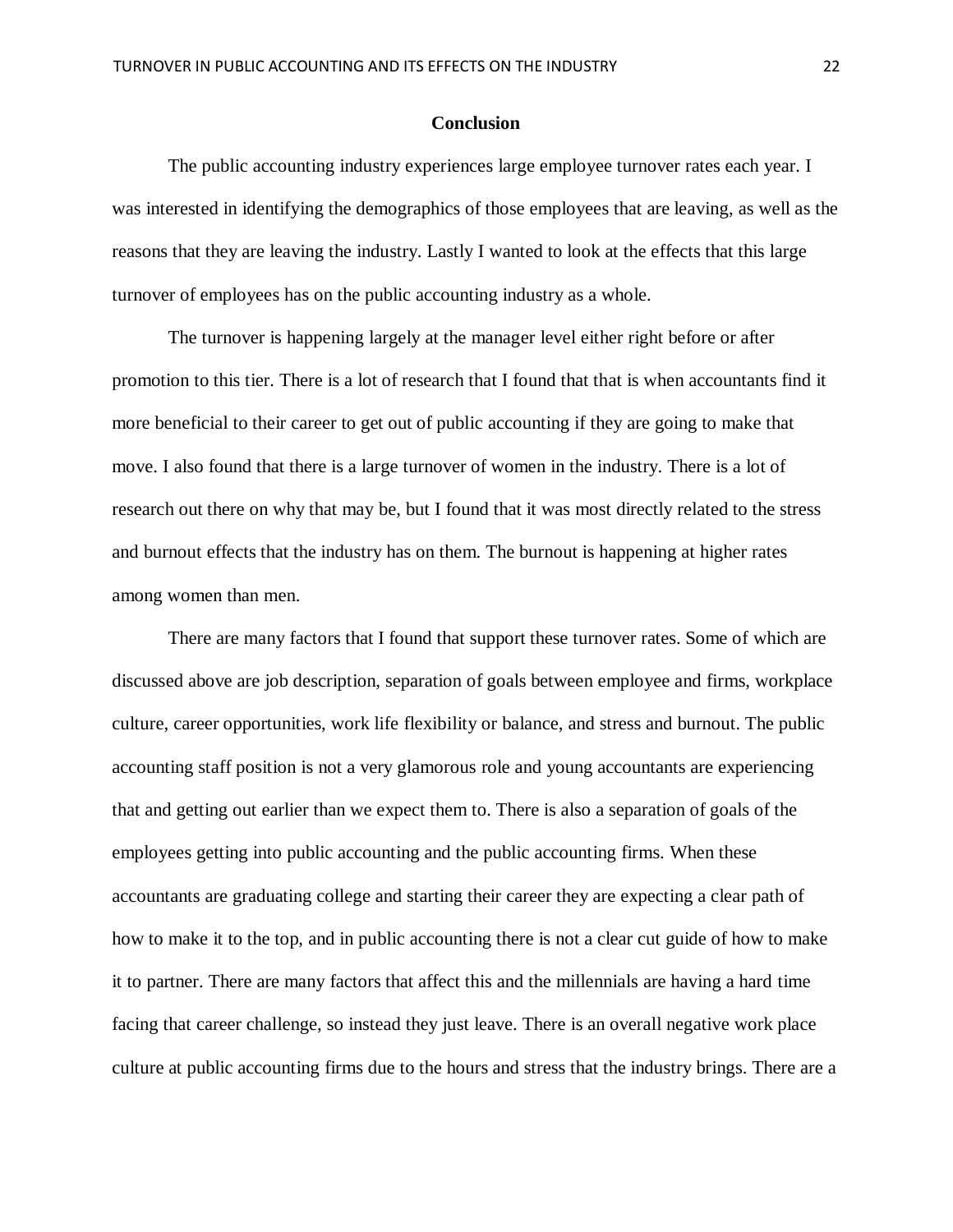lot of deadlines to be met and just a lot of work to be completed in general which makes a negative culture for these firms. A lot of the hard work comes at the beginning of an employee's career in public accounting. Another one of the factors, career opportunities, talks about how valuable the public accounting experience is to outside companies that need controllers or CFOs. After these employees work for a few years and get their CPA designation they become very valuable which is why these employees are highly sought after. This causes employees to make a career move to leave public accounting contributing to the turnover. The last two factors that I discuss above relate back to public accounting not being a very glamorous job to have. Due to the hours that are expected during busy season in order to meet deadlines and get financial statements issued and tax returns filed there is a struggle for a work life balance. It is hard to have a life outside of work when you are working almost 80 hours a week during busy season of January through April. This makes for a long of stress and burnout for employees wanting a life outside of work, especially those that want to start and have a family of their own. This causes employees want to get out of this type of work environment in order to be able to have this work life balance.

The last part of the paper discusses the effects that these high turnover rates have on the public accounting industry as a whole. The opening of this paper details out the responsibility that this industry has to protect the interest of the public so this turnover rate should be looked at to make sure that there are no effects to the financial statements being issued or the tax returns that are being filed. We owe that to the public to make sure that these public accounting firms are doing quality work. This turnover is causing these public accounting firms to be less diverse. With high turnover specifically in the management level and with women employees this causes a shortage of these two types of employees. Any organization is not best served not being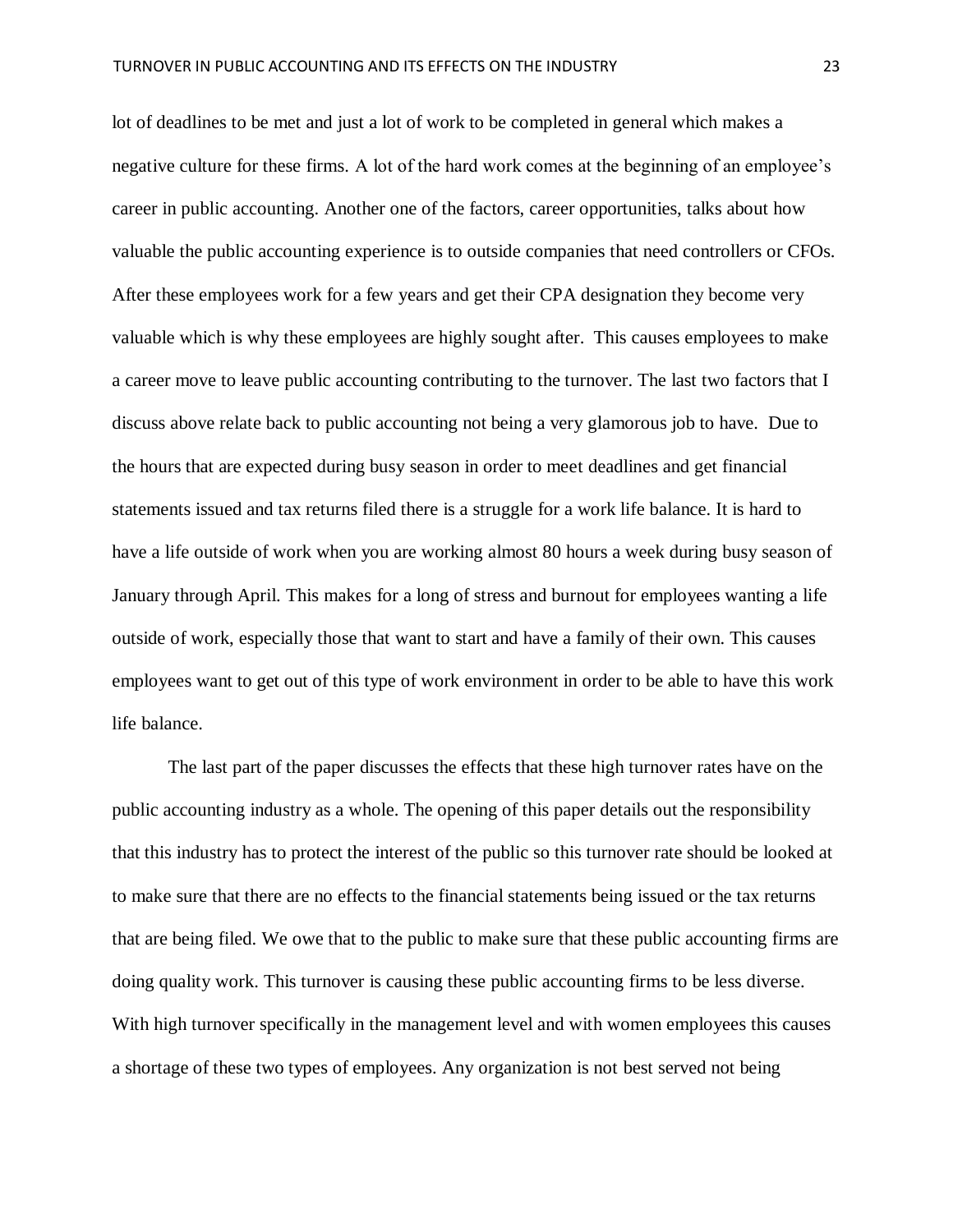diverse. Diversity causes all organizations to be better. The turnover is also causing these firms to look at making policy changes in order to better retain their employees. They are implementing programs like flexible work arrangements in order to keep employees from leaving. These types of programs are increasing employees' levels of job satisfaction which is in turn keeping them at their organization for longer. If more public accounting firms would look at implementing programs like this into their organization it would help decrease employee turnover rates in the industry.

Turnover of employees is something that all organizations in the business industry should be concerned with and be looking into for the long term success of their companies. Turnover in any organization is a red flag, and should be taken seriously. This turnover that these public accounting firms are experiencing is a red flag. However, there is always going to be turnover because there are some individuals just not cut out for the accounting industry due to not wanting a career that has stress come along with it. I think you have to decide whether or not the value of the experience you will gain from working public accounting is worth it to you and your career long term. There are things that the individual firms in the industry could be doing in order to reduce the amount of turnover that is occurring in their firms. By trying to instill a more positive company culture and taking away the negative connotation of public accounting and busy seasons it could help turnover that these firms are seeing. There are always going to be busy seasons, but doing a better job to make sure a little more work life balancing is occurring could help the industry be more positive. Like any industry companies do not want to see this large turnover because eventually there will start to be an effect on the work that these companies are producing. I was interested in researching this topic because it is one of the big issues right now for the accounting industry, and I will be joining this industry after graduation. Knowing that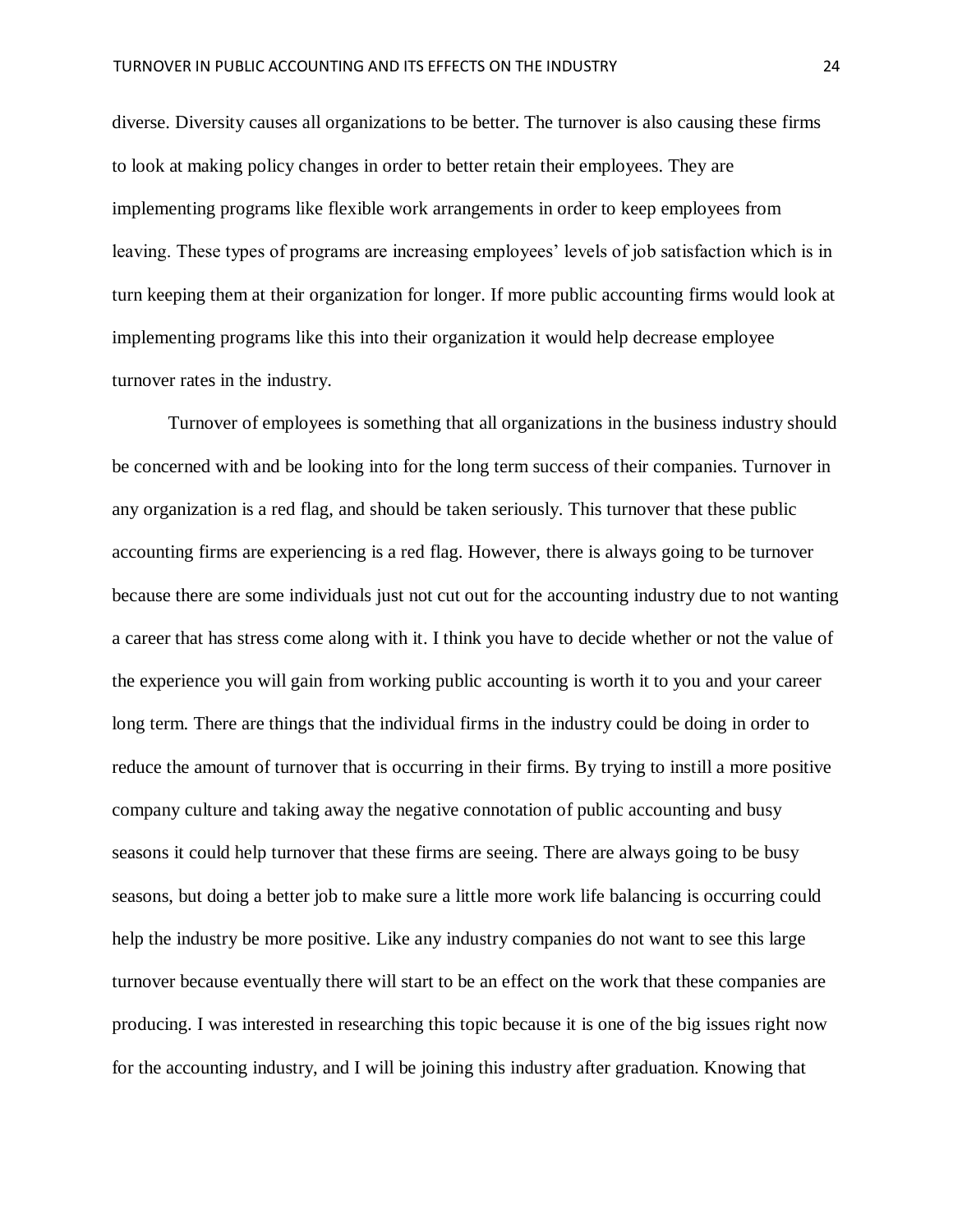there is this turnover and the reasons behind it will better help me deal with the stress and burnout. This in turn maybe will help me stay in the industry for longer.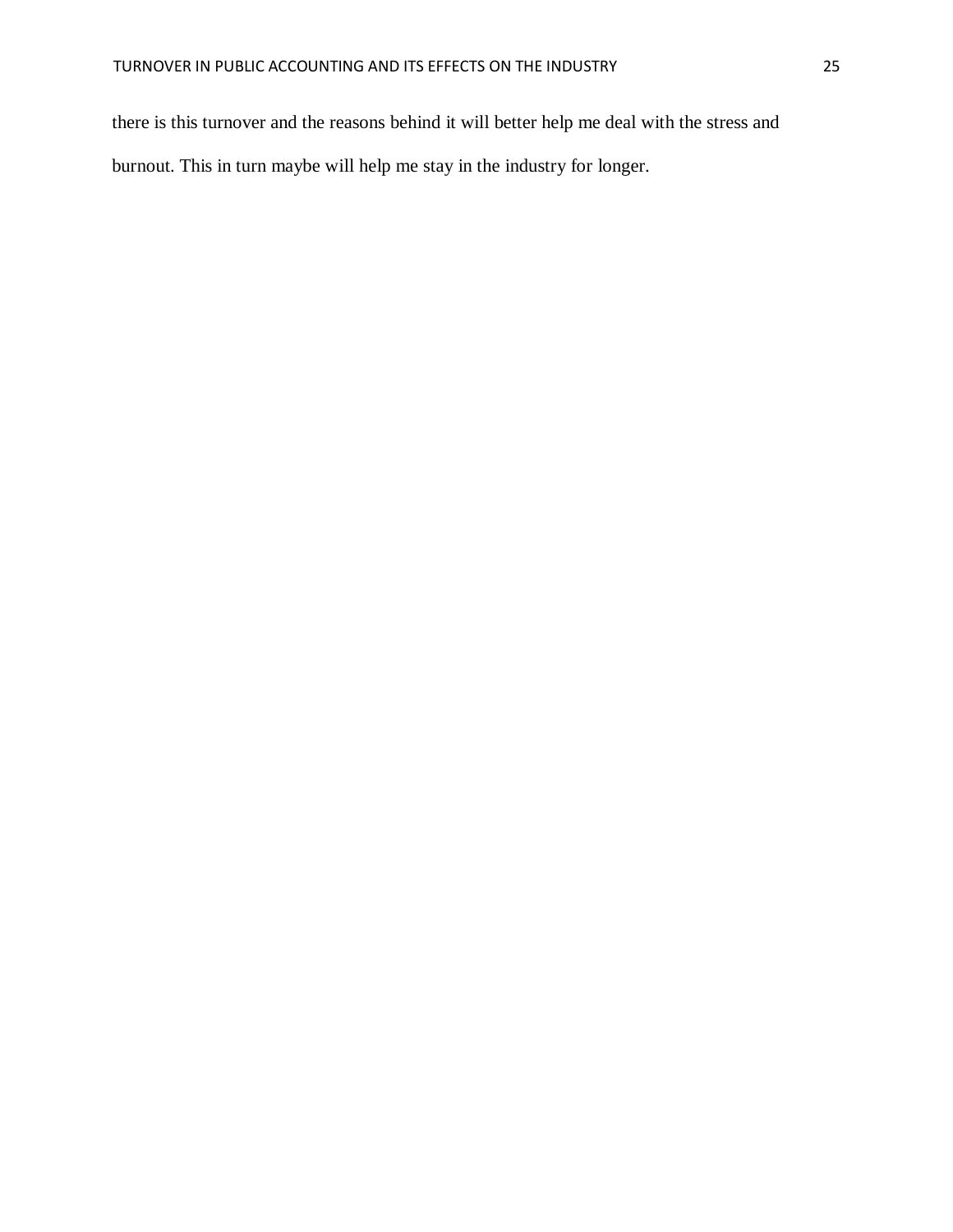#### *References*

- Almer, E. D., & Kaplan, S. E. (2002). The Effects of Flexible Work Arrangements on Stressors, Burnout, and Behavioral Job Outcomes in Public Accounting. *Behavioral Research in Accounting*, 141.
- Arens, A. A., Elder, R. J., Beasley, M. S. (2014). Auditing and Assurance Services. *Pearson Education.*
- Baysden, Chris. (2014). "Making Manager: The Key to Accelerating a Career in Public Accounting." *Journal of Accountancy*. Retrieved from http://www.journalofaccountancy.com/issues/2014/nov/201410459.html
- Durant, Jane. (2013). "Top 10 Reasons top 10 to Consider a Change from Public Accounting to Private Industry Now." *WinterWyman*. Retrieved from [https://www.winterwyman.com/blog/top-10-reasons-consider-change-public-accounting](https://www.winterwyman.com/blog/top-10-reasons-consider-change-public-accounting-)private-industry-now
- Guthrie, C.P., & Jones, A. I. (2012). Job burnout in public accounting: understanding gender differences. *Journal Of Managerial Issues*, (4), 390.
- Liebman, David. (2014). "When to Leave the Big 4." *LinkedIn*. Retrieved from https://www.linkedin.com/pulse/20140610184903-2073487-when-to-leave-the-big-four
- Meister, J. (2012). "Job Hopping Is the 'New Normal' for Millenials: Three Ways to Prevent a Human Resource Nightmare." *Forbe.* Retrieved from

<http://www.forbes.com/sites/jeannemeister/2012/08/14/job-hopping-is-the-new-normal->

for-millennials-three-ways-to-prevent-a-human-resource-nightmare/